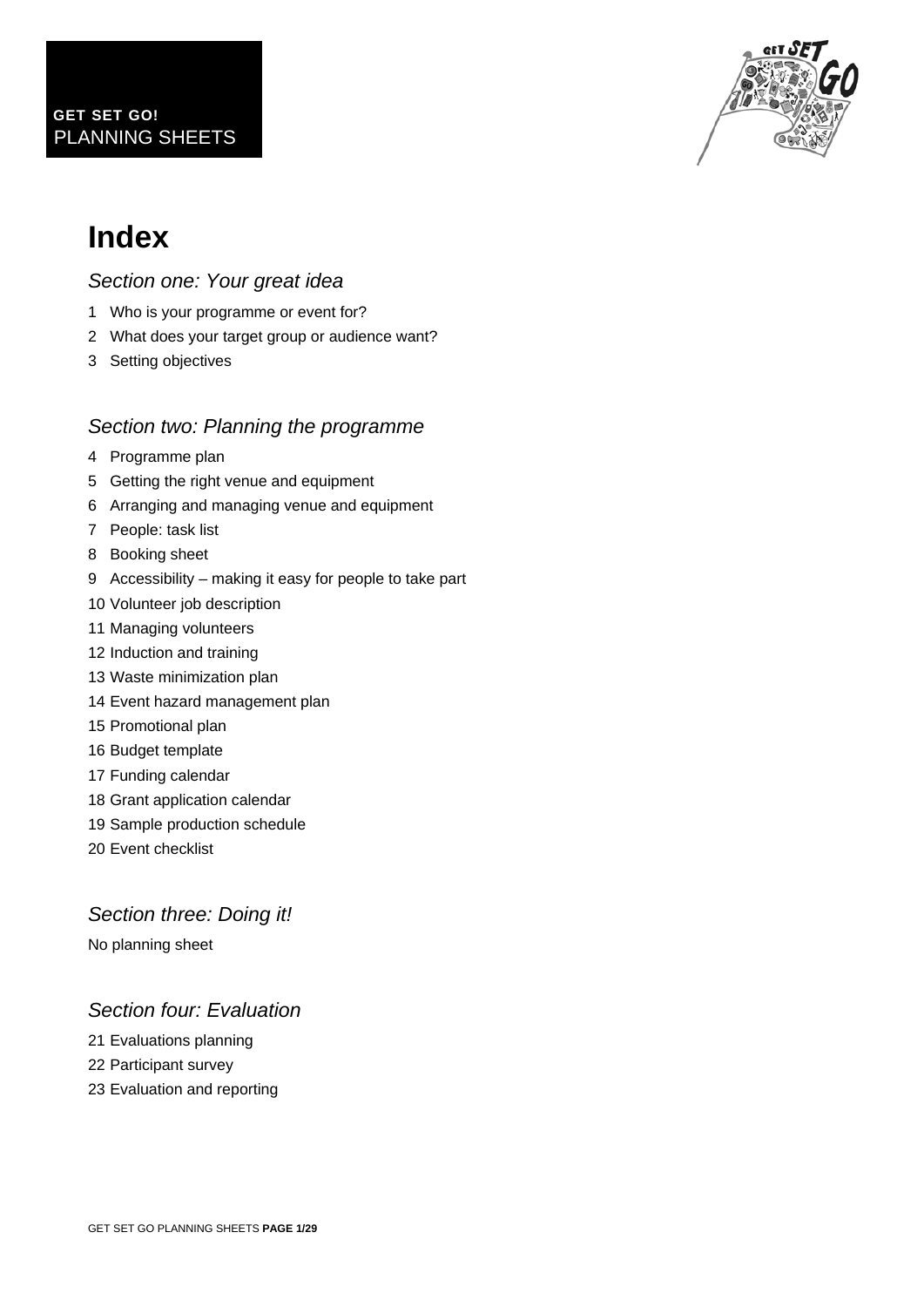

### PLANNING SHEET 1 **Who is your programme or event for?**

*Recording what you know about your target group or audience will help ensure your programme or event works for them.* 

List the groups from your community who might be interested in your programme/event: (get really specific here, eg people newly diagnosed with diabetes, mothers at home with pre-school children)

### **Select a specific target group. What do you know about their:**

| Gender                           |  |
|----------------------------------|--|
| Age bracket                      |  |
| Ethnicity/nationality            |  |
| Income level (low, medium, high) |  |
| Where they live                  |  |
| Transport they use               |  |
| Occupations                      |  |
| <b>Education levels</b>          |  |
| Family make up                   |  |
| Religion                         |  |

### **What do you know about their lifestyles and values?**

Leisure interests/hobbies

Priorities in their lives (eg family, community, culture)

Cultural values that may impact on the programme/event (eg ways men and women share activities)

How do they get information about what is happening*? (Be specific here, eg young people get a lot of information from their peers; families get a lot of information from schools.)* 

What else do you know about them that is important? (eg people with disabilities.)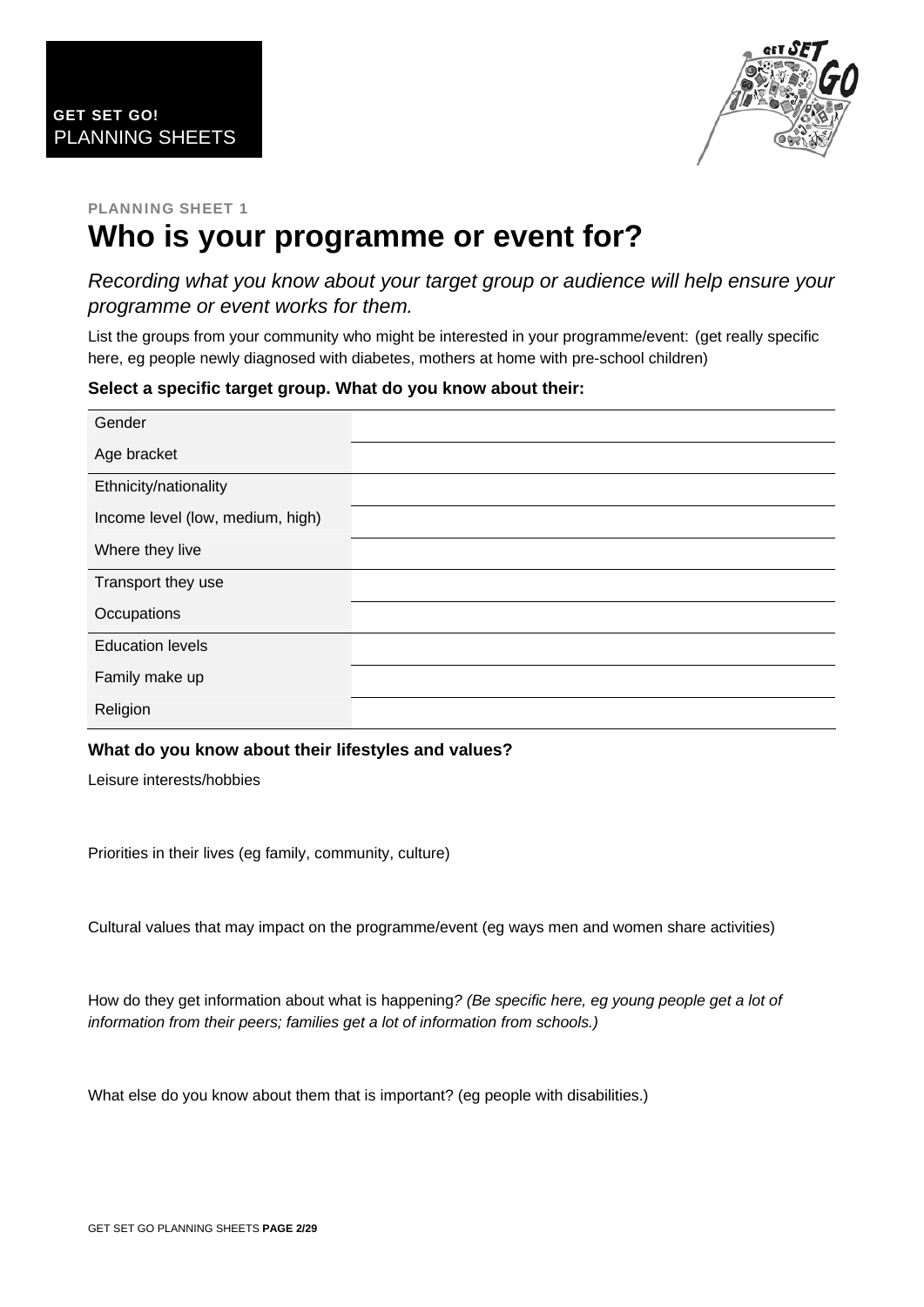

## **What does your target group or audience want?**

*These questions are to help you with your consultation process. The answers (especially if the target group is involved) will help to ensure a recreation programme or event that people want.* 

What are needs/issues facing your target group or audience? (eg boredom, loneliness)

What programmes/events are already meeting these needs?

What benefits would your target group look for in a programme/event? *(Knowing the answer to this question will help you in setting objectives)*

What are your great ideas for programmes/events that will meet these needs?

What do you think your participants would really like to do on the programme?

What would stop your target group(s)/audience coming along?

Who are key people in your target group? Role models? (local and well-known)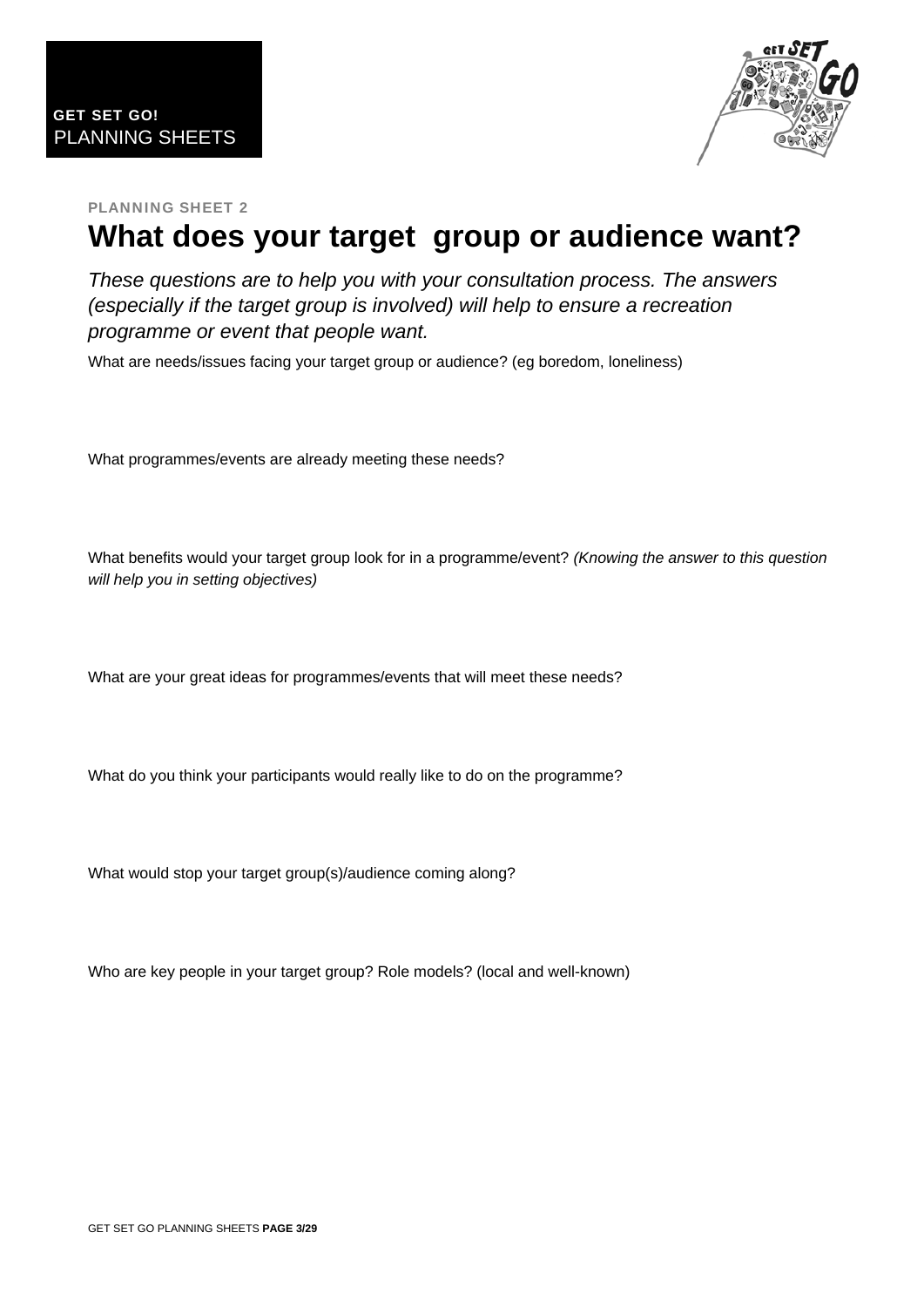

### PLANNING SHEET 3 **Setting objectives**

*This planning sheet is a simple template for writing up your objectives.* 

What are your objectives or what do you want to achieve?

What do you think the result of the programme or event might be, or how will you know you have succeeded?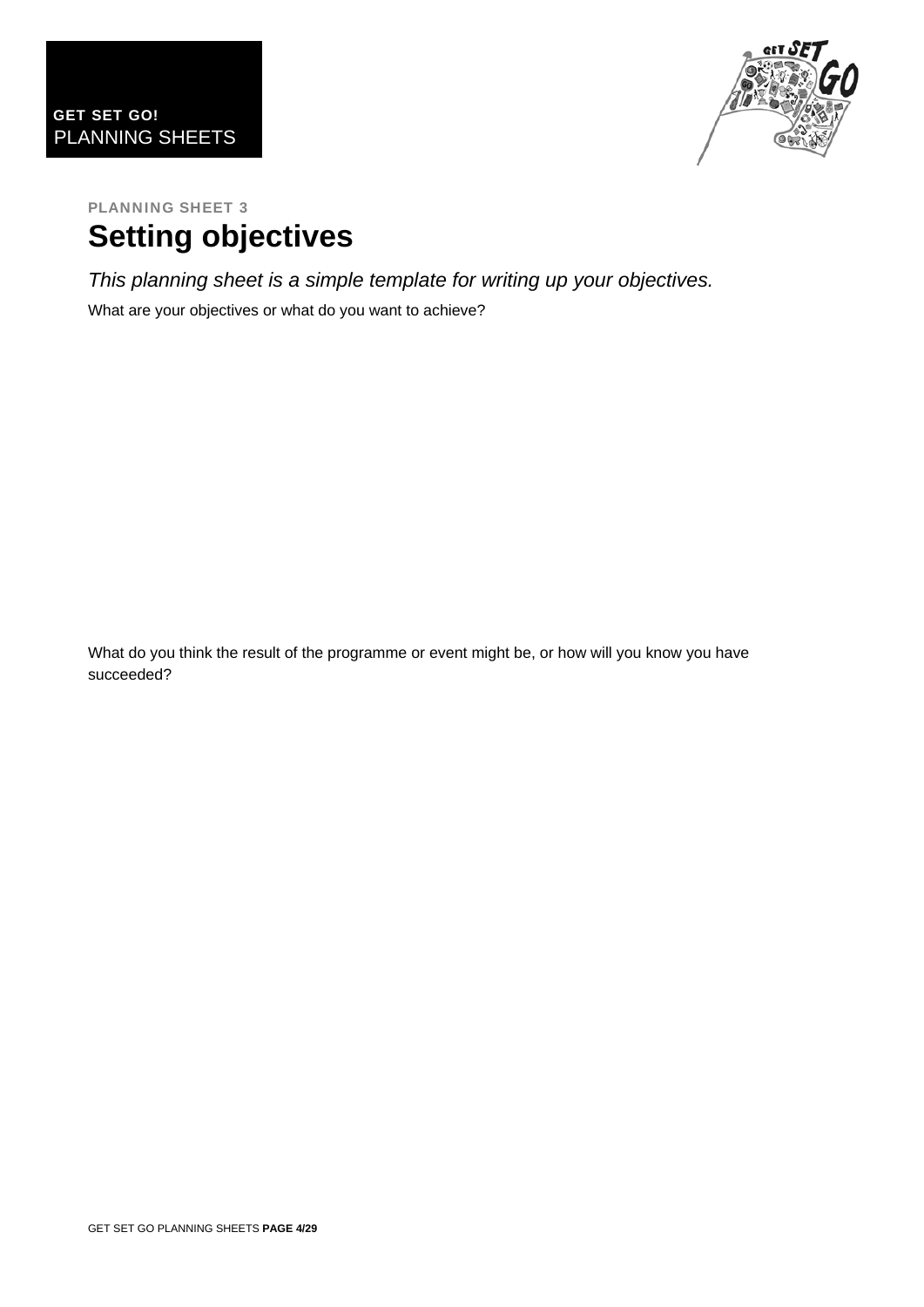

### PLANNING SHEET 4 **Programme plan**

*Use this page to summarise all of your programme planning.* 

| Programme title                              |  |
|----------------------------------------------|--|
| Age(s) of participants                       |  |
| Programme                                    |  |
| Objectives                                   |  |
| Programme outcomes                           |  |
| Programme activities                         |  |
| Suggested description                        |  |
| Leader requirements                          |  |
| Programme time and length                    |  |
| Number of participants                       |  |
| Venue requirements                           |  |
| Safety requirements                          |  |
| Equipment and supplies<br>(includes signage) |  |
| Media and promotions                         |  |
| <b>Budget summary</b>                        |  |
| Evaluation                                   |  |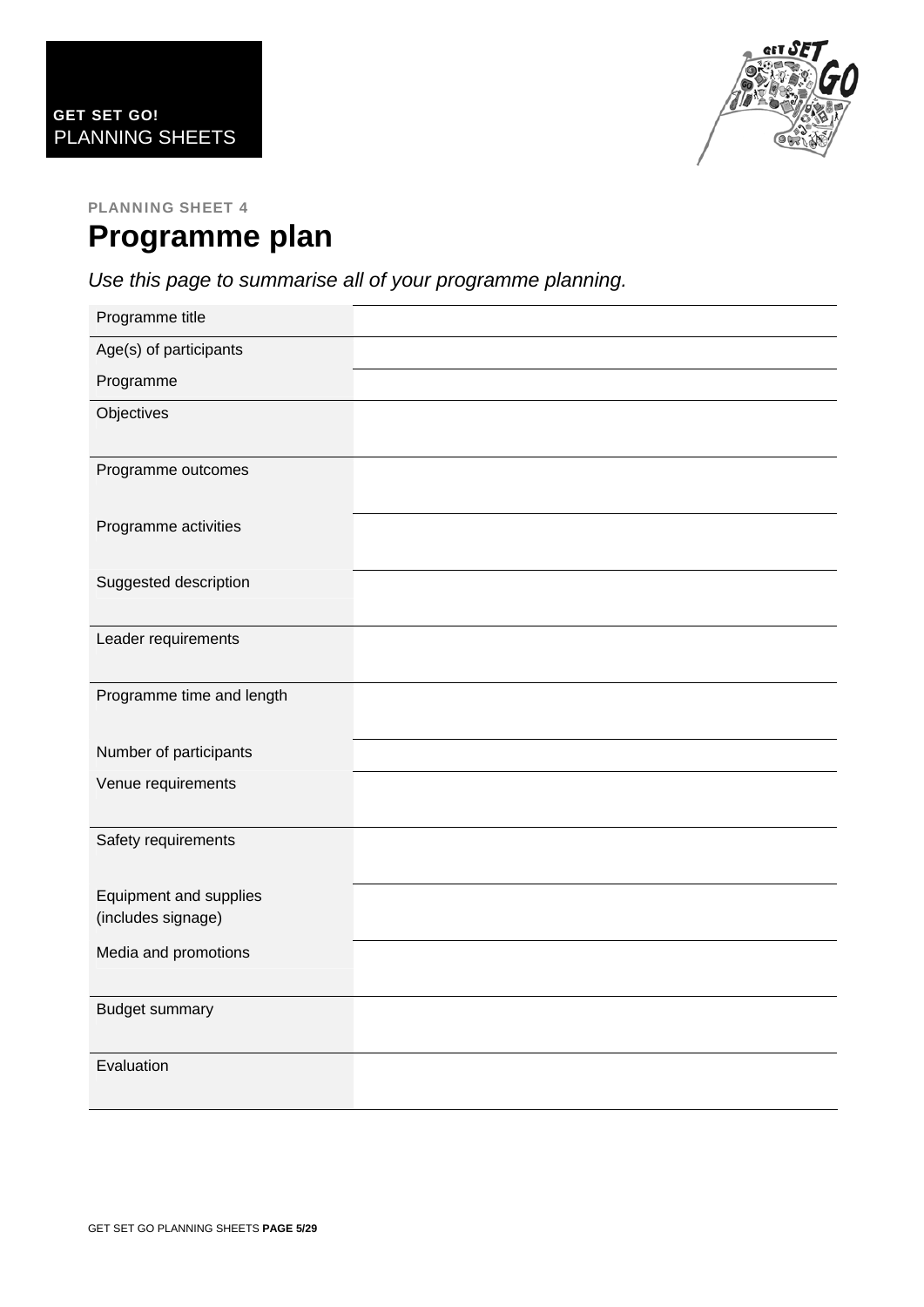

### PLANNING SHEET 5 **Getting the right venue and equipment**

*Use this planning sheet to help you find the best venue.* 

| <b>Note:</b> Remember also to                                                                   | ❏      | How many people are going to take part?                                                                                                |
|-------------------------------------------------------------------------------------------------|--------|----------------------------------------------------------------------------------------------------------------------------------------|
| consider, what level of comfort<br>is important for your potential<br>participants? For example |        | What kinds of activities are you going to do?<br>(check if you need to plan for more than one activity per session)                    |
| privacy, carpet, child-friendly,<br>too posh. Ask yourself, will                                | ❏      | What type of space will you need? Large or small, open or cosy, is<br>noise a problem? (check if it gives you the flexibility you need |
| your potential participants feel<br>comfortable in this venue?                                  | ❏      | Does your organising group have a venue that you can use?                                                                              |
| Does it feel right?                                                                             | ❏      | What floor size and ceiling height do you need?                                                                                        |
|                                                                                                 | ❏      | Do you need space for childcare? How much? Does it need to be<br>separate?                                                             |
|                                                                                                 | ❏      | Do you need a kitchen, and what does it need to have in it?                                                                            |
|                                                                                                 | $\Box$ | How many toilets do you need?                                                                                                          |
|                                                                                                 | $\Box$ | Do you need access for wheelchairs and pushchairs?                                                                                     |
|                                                                                                 | ❏      | Do you need hearing loops?                                                                                                             |
|                                                                                                 | $\Box$ | List all the equipment you need                                                                                                        |
|                                                                                                 | $\Box$ | Can your potential participants get to it? For example, walk, bus,<br>drive.                                                           |
|                                                                                                 | ❏      | How much can the programme afford to pay for a venue?                                                                                  |
|                                                                                                 | $\Box$ | How many car parks do you need?                                                                                                        |
|                                                                                                 | ❏      | How long do you want the venue for, including set-up and tidying up<br>times?                                                          |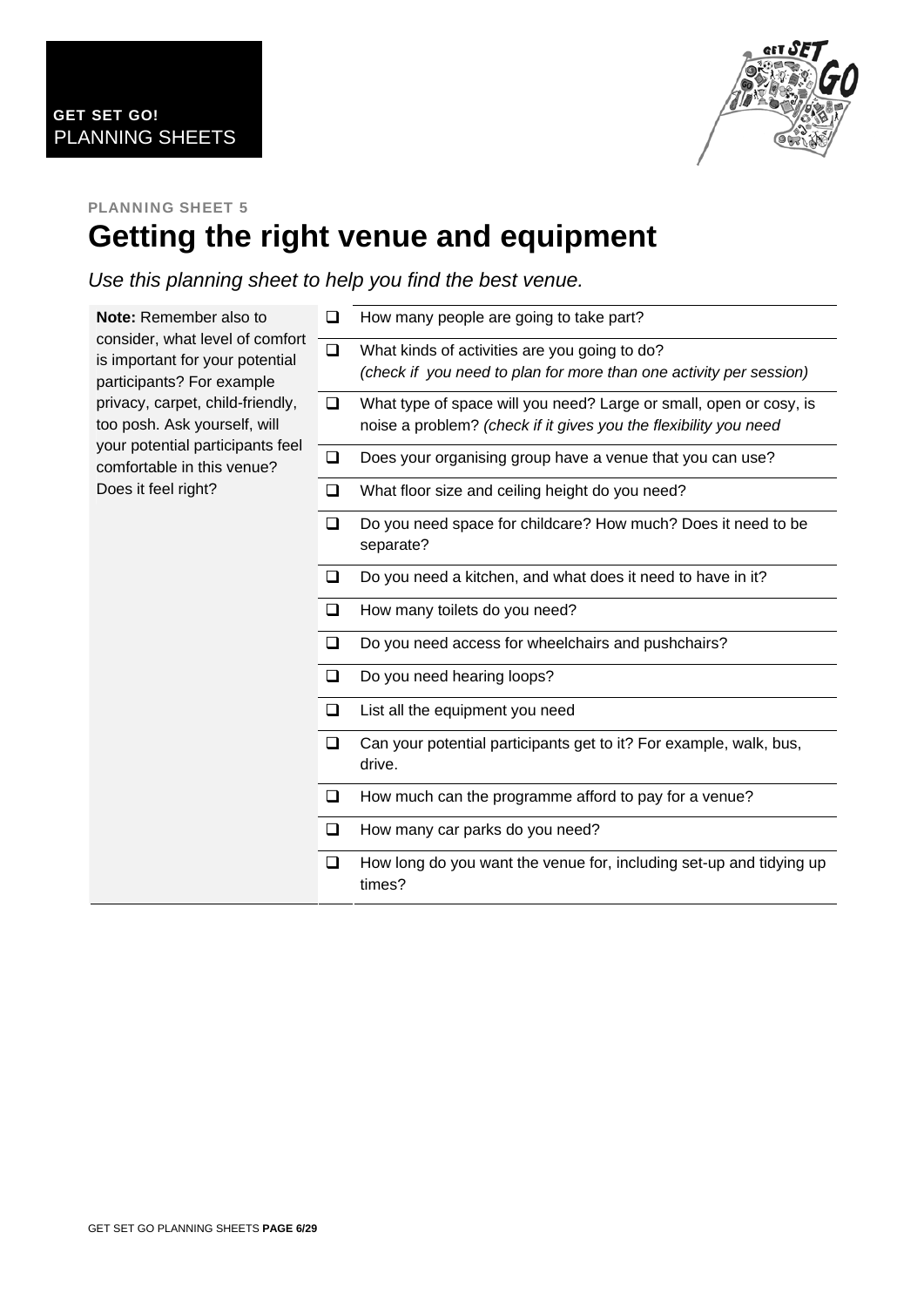

# **Arranging and managing venue and equipment**

*Tasks for you to consider when arranging a venue and equipment* 

### **Before**

Work out what your programme will need (see planning sheet 5)

Find venues that could work

Find out everything you can about the venue including cost, whether it's available, health and safety requirements, what equipment they provide and what you have to do if you cancel the programme

Visit venue to check that it's suitable for your programme.

Select venue and equipment

Book venue and equipment in writing saying what you need and when you will need it

Pay bond if required and get receipt

Get a letter confirming that the venue and equipment are available

Allocate all spaces and equipment on a timetable

Make arrangements for getting key and setting up

Make arrangements for collecting equipment

Confirm who to call if things go wrong

#### **During**

On arrival at venue, check venue and equipment condition and make notes of any issues, problems

Check health and safety issues

Set up

Write down any damage, breakage, things not working

#### **After**

Return key and report condition of equipment and any damage

Return equipment and report condition of equipment and any damage

Pay invoices

Prepare file report on venue and equipment for future use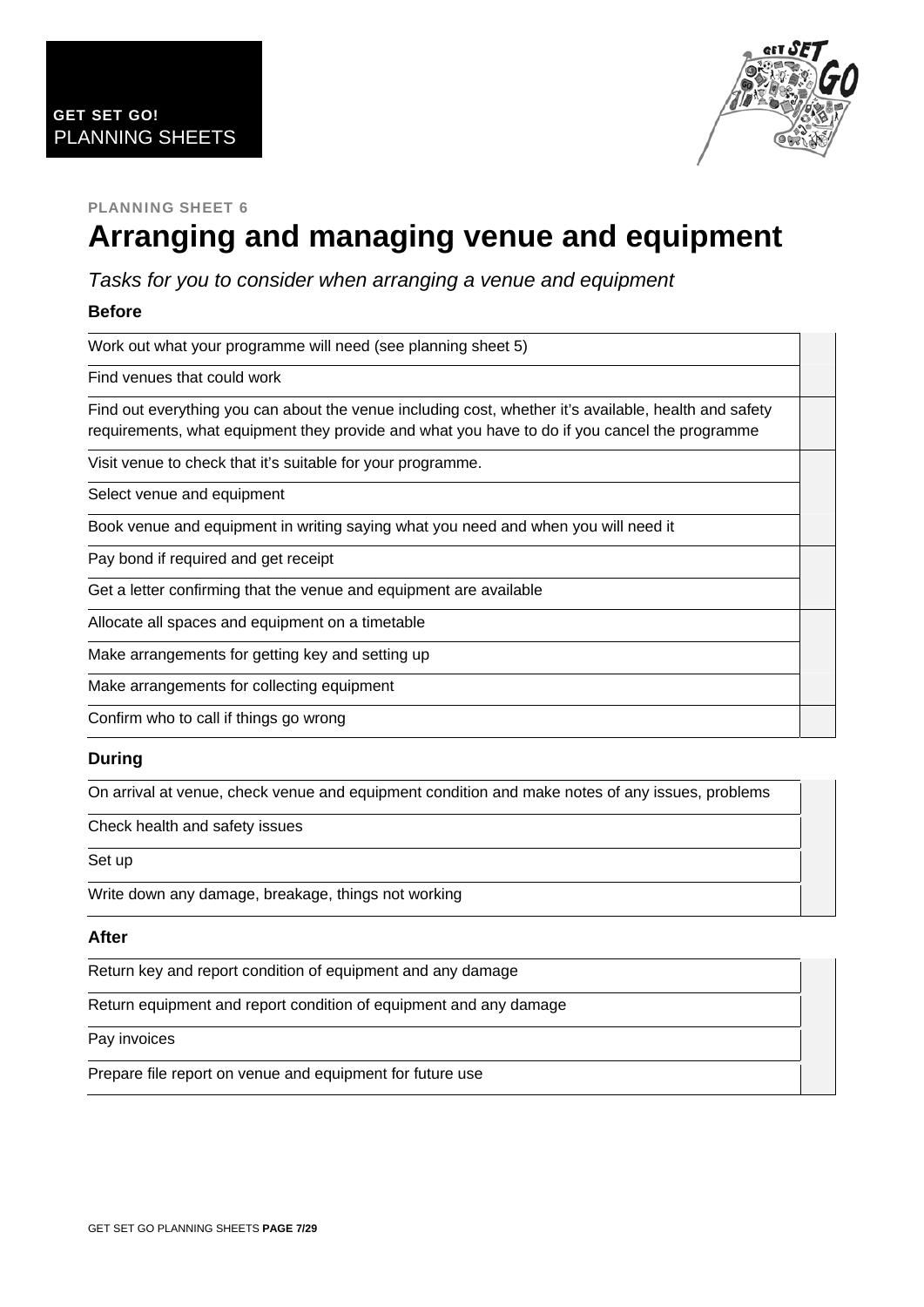

### PLANNING SHEET 7 **People: task lists**

*Use this planning sheet to help you organize tasks you want staff and volunteers to do before, during and after your programme/event.* 

### **What jobs need to be done before the programme starts?**

|    | <b>Task</b>     | Who               | To be done by                     | <b>Done</b> |
|----|-----------------|-------------------|-----------------------------------|-------------|
| 1  | eg venue booked | programme manager | three months before your<br>event |             |
| 2  |                 |                   |                                   |             |
| 3  |                 |                   |                                   |             |
| 4  |                 |                   |                                   |             |
| 5  |                 |                   |                                   |             |
| 6  |                 |                   |                                   |             |
| 7  |                 |                   |                                   |             |
| 8  |                 |                   |                                   |             |
| 9  |                 |                   |                                   |             |
| 10 |                 |                   |                                   |             |

### **What needs to be done on the day?**

|                | <b>Task</b>                | Who          | To be done by                          | <b>Done</b> |
|----------------|----------------------------|--------------|----------------------------------------|-------------|
| 4              | eg tell people their roles | site manager | one hour before participants<br>arrive |             |
| 2              |                            |              |                                        |             |
| 3              |                            |              |                                        |             |
| 4              |                            |              |                                        |             |
| 5              |                            |              |                                        |             |
| 6              |                            |              |                                        |             |
| $\overline{ }$ |                            |              |                                        |             |
| 8              |                            |              |                                        |             |
| 9              |                            |              |                                        |             |
| 10             |                            |              |                                        |             |

### **What help is needed tidying up or evaluating the programme?**

|    | <b>Task</b>      | Who            | To be done by              | <b>Done</b> |
|----|------------------|----------------|----------------------------|-------------|
| 4  | eg rooms cleared | course leaders | 30 minutes after programme |             |
| 2  |                  |                |                            |             |
| 3  |                  |                |                            |             |
| 4  |                  |                |                            |             |
| 5  |                  |                |                            |             |
| 6  |                  |                |                            |             |
| ⇁  |                  |                |                            |             |
| 8  |                  |                |                            |             |
| 9  |                  |                |                            |             |
| 10 |                  |                |                            |             |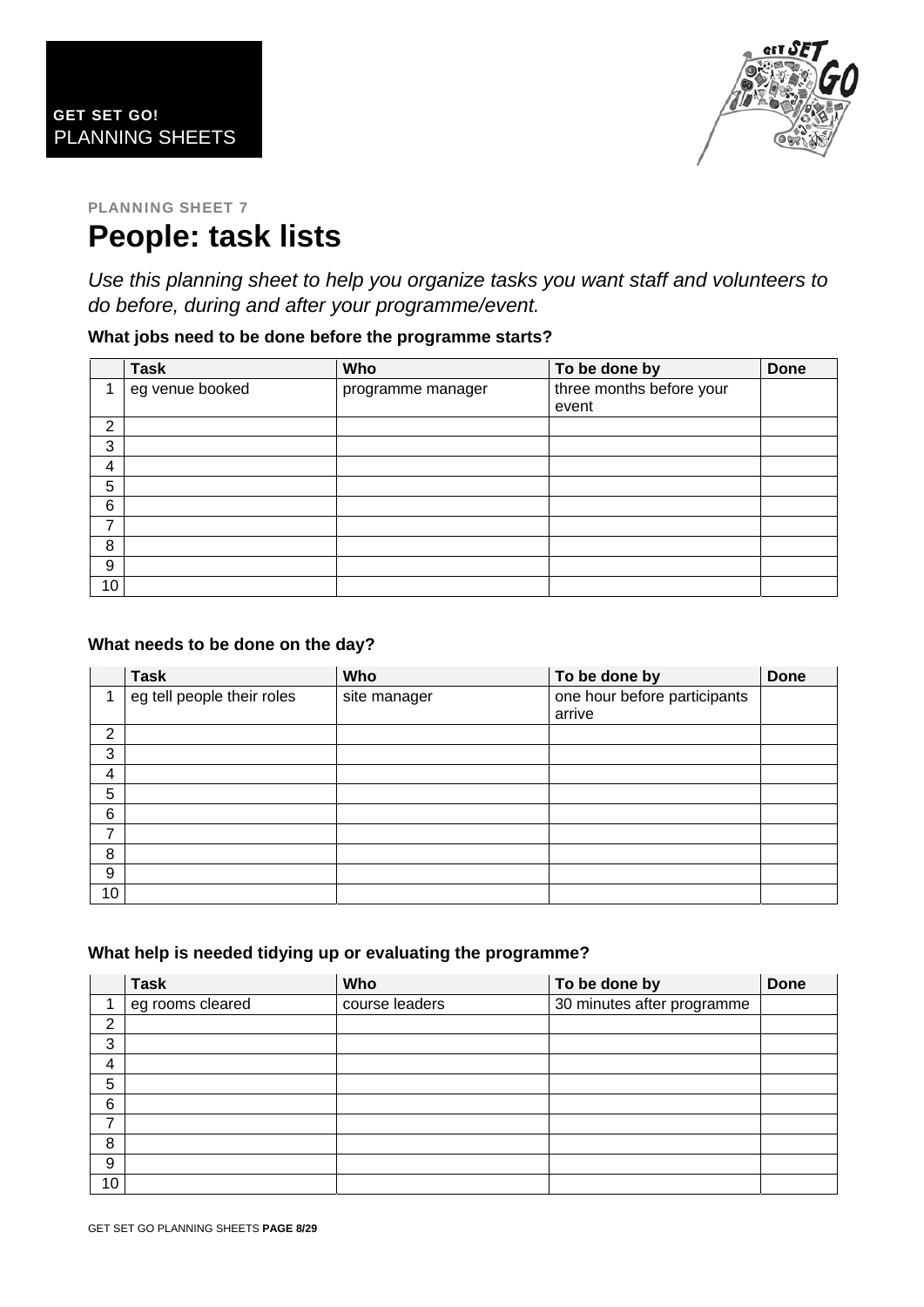



# **Booking sheet**

| Programme:             | Date:       |             |
|------------------------|-------------|-------------|
| Leader:                | Time:       |             |
| Venue:                 | Cost:       |             |
| Programme information: | Minimum no: | Maximum no: |

|                 | <b>Name</b> | <b>Address</b> | Telephone Telephone E-mail<br>(day) | (night) | Amount<br>paid | Receipt<br>No. | Info sent |
|-----------------|-------------|----------------|-------------------------------------|---------|----------------|----------------|-----------|
| $\mathbf 1$     |             |                |                                     |         |                |                |           |
| $\overline{2}$  |             |                |                                     |         |                |                |           |
| $\mathfrak{B}$  |             |                |                                     |         |                |                |           |
| $\overline{4}$  |             |                |                                     |         |                |                |           |
| $\sqrt{5}$      |             |                |                                     |         |                |                |           |
| $6\phantom{1}6$ |             |                |                                     |         |                |                |           |
| $\overline{7}$  |             |                |                                     |         |                |                |           |
| 8               |             |                |                                     |         |                |                |           |
| 9               |             |                |                                     |         |                |                |           |
| $10$            |             |                |                                     |         |                |                |           |
| 11              |             |                |                                     |         |                |                |           |
| 12              |             |                |                                     |         |                |                |           |
| 13              |             |                |                                     |         |                |                |           |
| 14              |             |                |                                     |         |                |                |           |
| 15              |             |                |                                     |         |                |                |           |
| 16              |             |                |                                     |         |                |                |           |
| 17              |             |                |                                     |         |                |                |           |
| 18              |             |                |                                     |         |                |                |           |
| 19              |             |                |                                     |         |                |                |           |
| $20\,$          |             |                |                                     |         |                |                |           |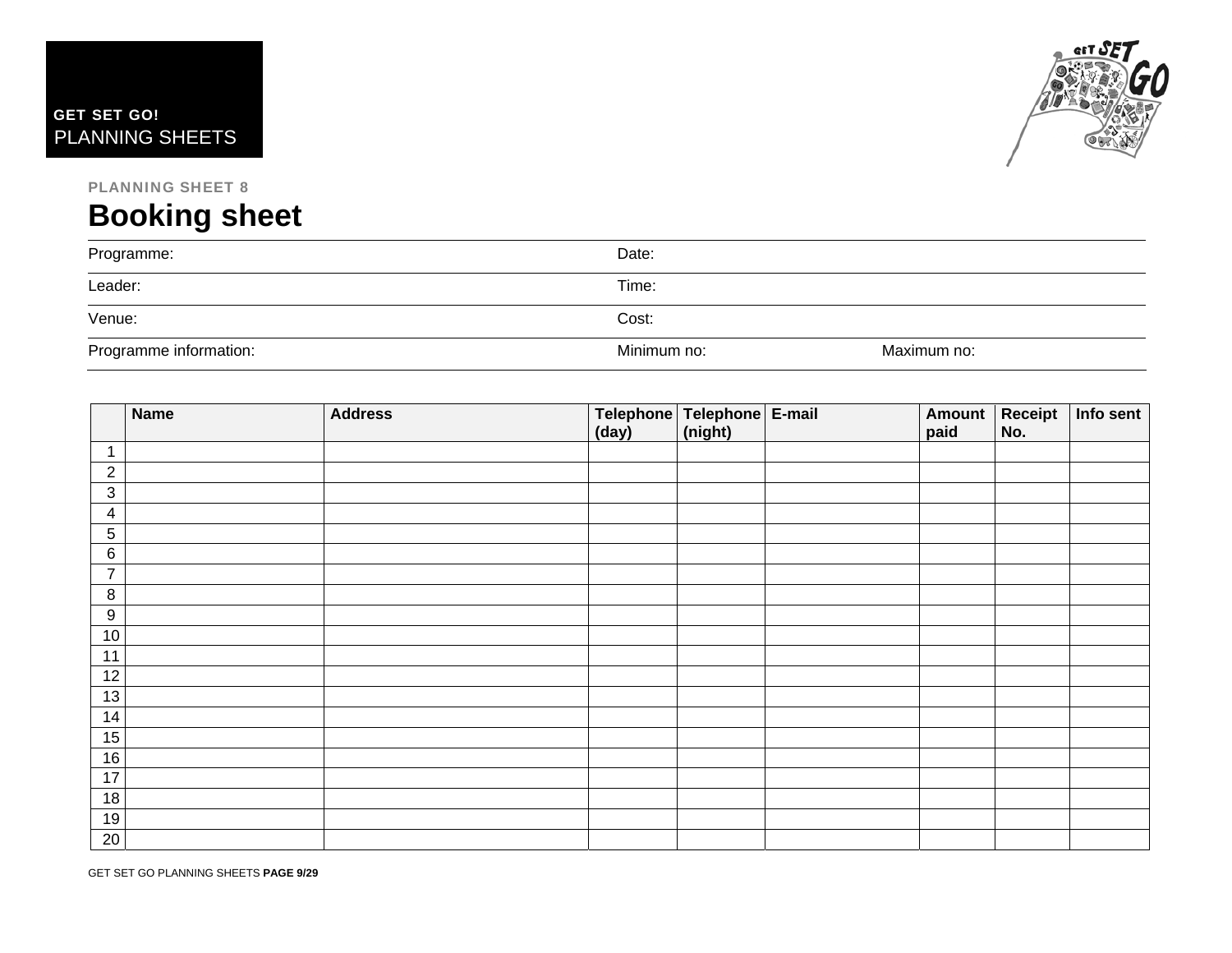

# **Accessibility – making it easy for everyone to take part**

*Answer these questions to help make it easy for people to take part in your programme/event.* 

### **Planning**

 $\Box$  Have people with disabilities or with other accessibility needs been included in the planning process? (Contact the appropriate agencies for additional support and information. See Other sources of advice and information.)

#### **Welcome**

- $\Box$  How will participants be welcomed when they arrive so that they feel comfortable?
- Are introductions between people needed? What will be appropriate?
- $\Box$  Have participants been introduced to the activity so they feel confident to fully participate?
- $\Box$  Have participants been asked if hey need any special equipment?

#### **Cost**

- $\Box$  Is the programme affordable for most people? (If the cost you decide on means you can't meet costs, you could work with the potential participants to find other ways of making up the difference.)
- $\Box$  Are there flexible means of payment?

#### **Culturally appropriate**

- $\Box$  What will make the programme/event appropriate for your potential participants?
- $\Box$  Who are the leaders you can work with to plan your programme/event?
- $\Box$  Are there some key people who should be involved in running the programme/event?

### **Promotion**

- $\Box$  Is the programme promoted as being inclusive of all abilities?
- $\Box$  Is it easy for people to read, hear, see and understand your information and signage?
- $\Box$  Have all media forms (eq radio, print, web, word of mouth, internet) been used?
- $\Box$  Does the promotional material include images of a range of people?

#### **Transport**

- $\square$  Can potential participants get themselves there?
- $\Box$  Is there a drop-off area?
- $\Box$  If so, where is the car park or bus stop?
- $\square$  Do you need to think about peak-hour traffic?
- $\Box$  How many people are likely to need transport?
- $\Box$  Can you help participants to car pool?
- $\square$  Do vans or buses need to be provided and, if so, how much will it cost?
- $\Box$  Is accessible transport available?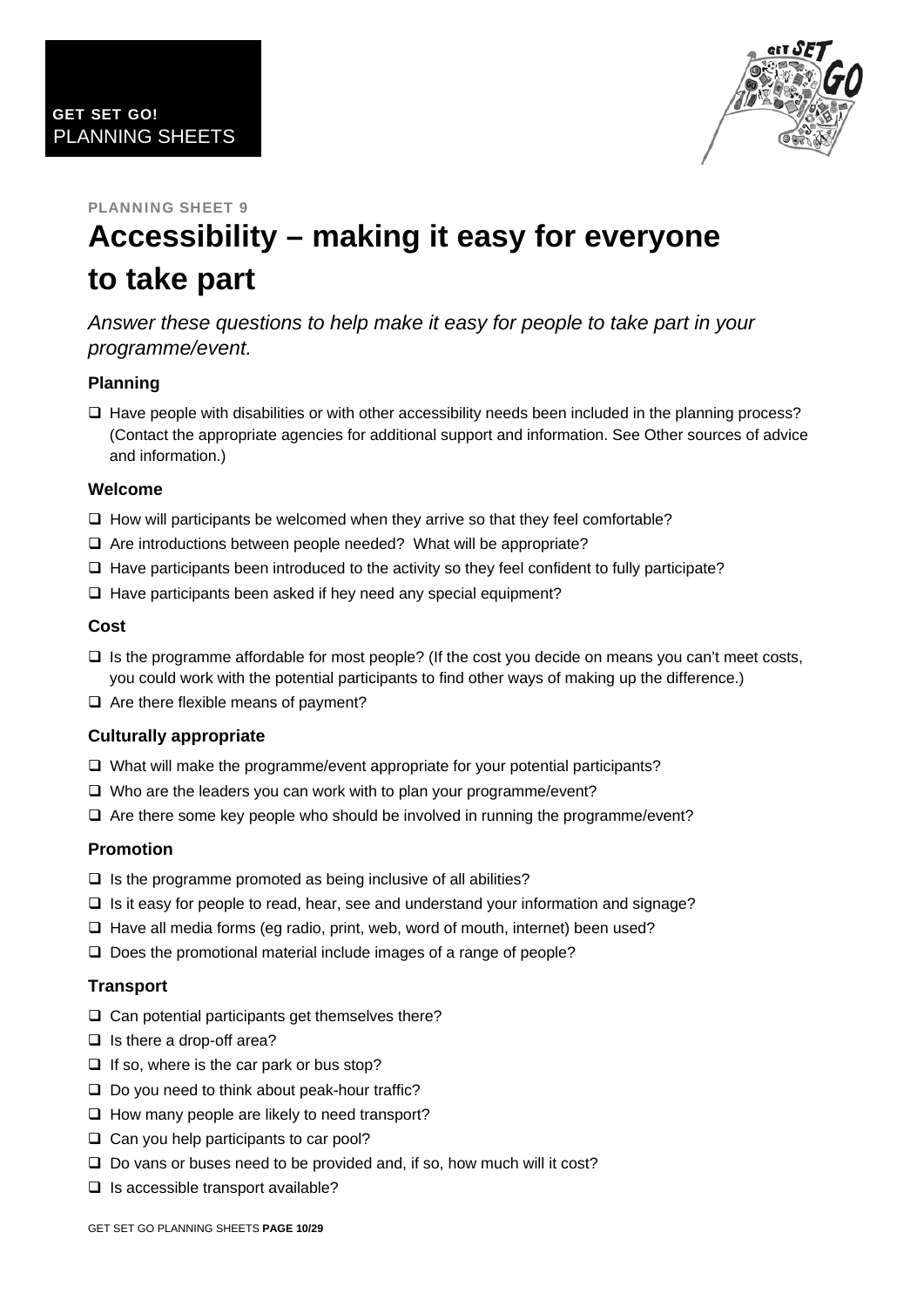

### **Childcare**

- $\Box$  How many participants will need childcare?
- □ What is the age range of children?
- $\Box$  Can participants take turns caring for the children?
- $\Box$  Are there caregivers in the building you are in? Will children be somewhere else?
- $\Box$  What will they need? (eg places and equipment for toileting, changing and feeding)
- $\Box$  Can links be made with another childcare provider at or near the venue?
- $\Box$  Are there other user groups using the same venue or facility?

#### **Access**

- $\Box$  Is the venue accessible for people with mobility needs, including people in wheelchairs? (eg toilets, footpaths, entrances and doorways)
- $\Box$  Is it accessible for young children and prams?
- Can everyone see and hear? What are the acoustics like? Can people read the whiteboard?
- $\Box$  Are the signs to the venue/programme visible to everyone?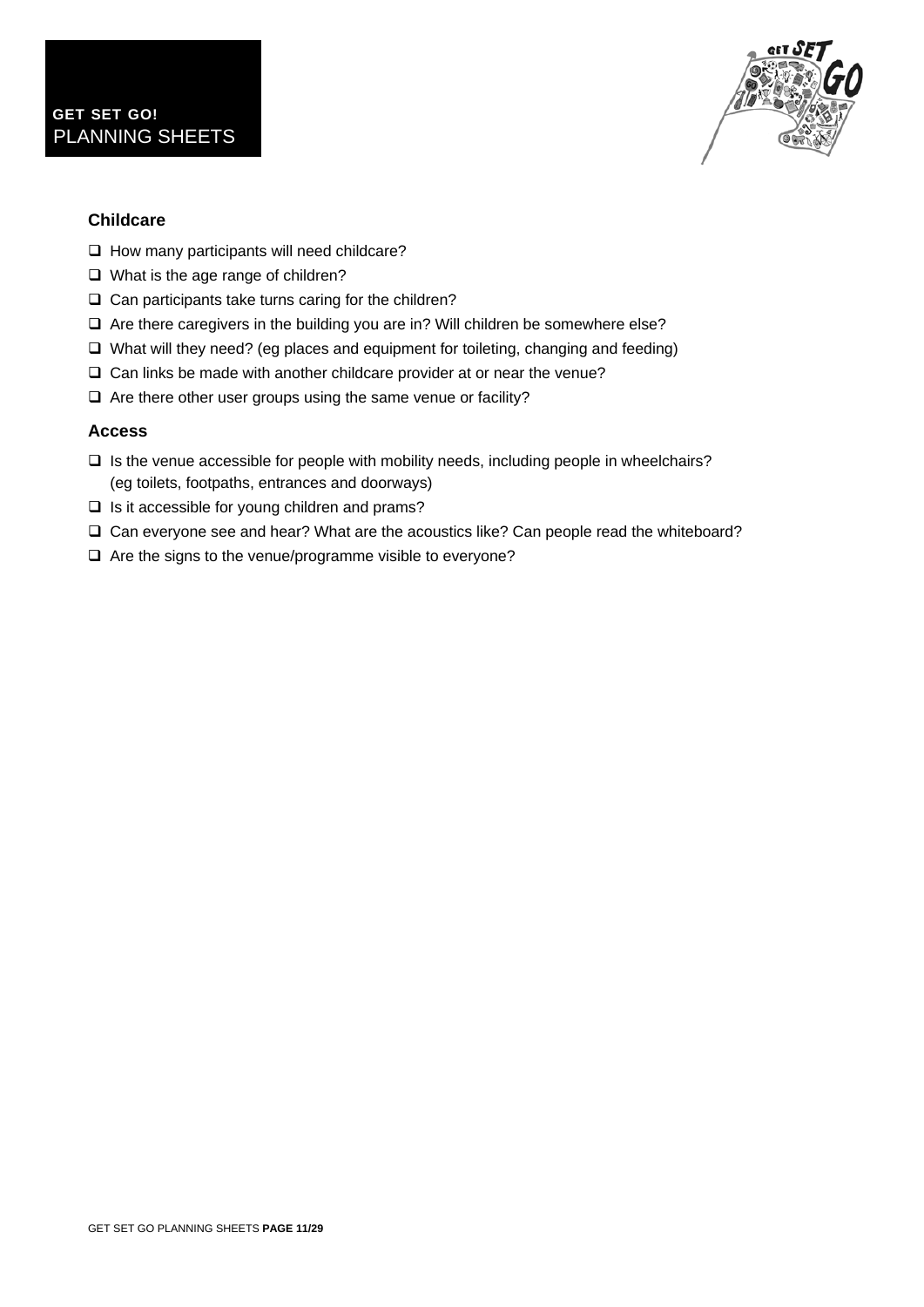

### PLANNING SHEET 10 **Volunteer job description**

*Use this template to help you develop job descriptions for your volunteers* 

| Job title:                                      |  |
|-------------------------------------------------|--|
| Responsible to:                                 |  |
| Direct relationship with:                       |  |
| Purpose of role:                                |  |
| Key tasks and responsibilities:                 |  |
|                                                 |  |
|                                                 |  |
|                                                 |  |
|                                                 |  |
|                                                 |  |
| Desirable personal qualities:                   |  |
|                                                 |  |
|                                                 |  |
|                                                 |  |
|                                                 |  |
| Experience/ qualifications:                     |  |
|                                                 |  |
|                                                 |  |
|                                                 |  |
|                                                 |  |
|                                                 |  |
| Timing:                                         |  |
| Approximate hours per week<br>Frequency of work |  |
| Days                                            |  |

Adapted with permission from *Recruiting and Retaining Volunteers, SPARC, [www.sparc.org.nz](http://www.sparc.org.nz/)*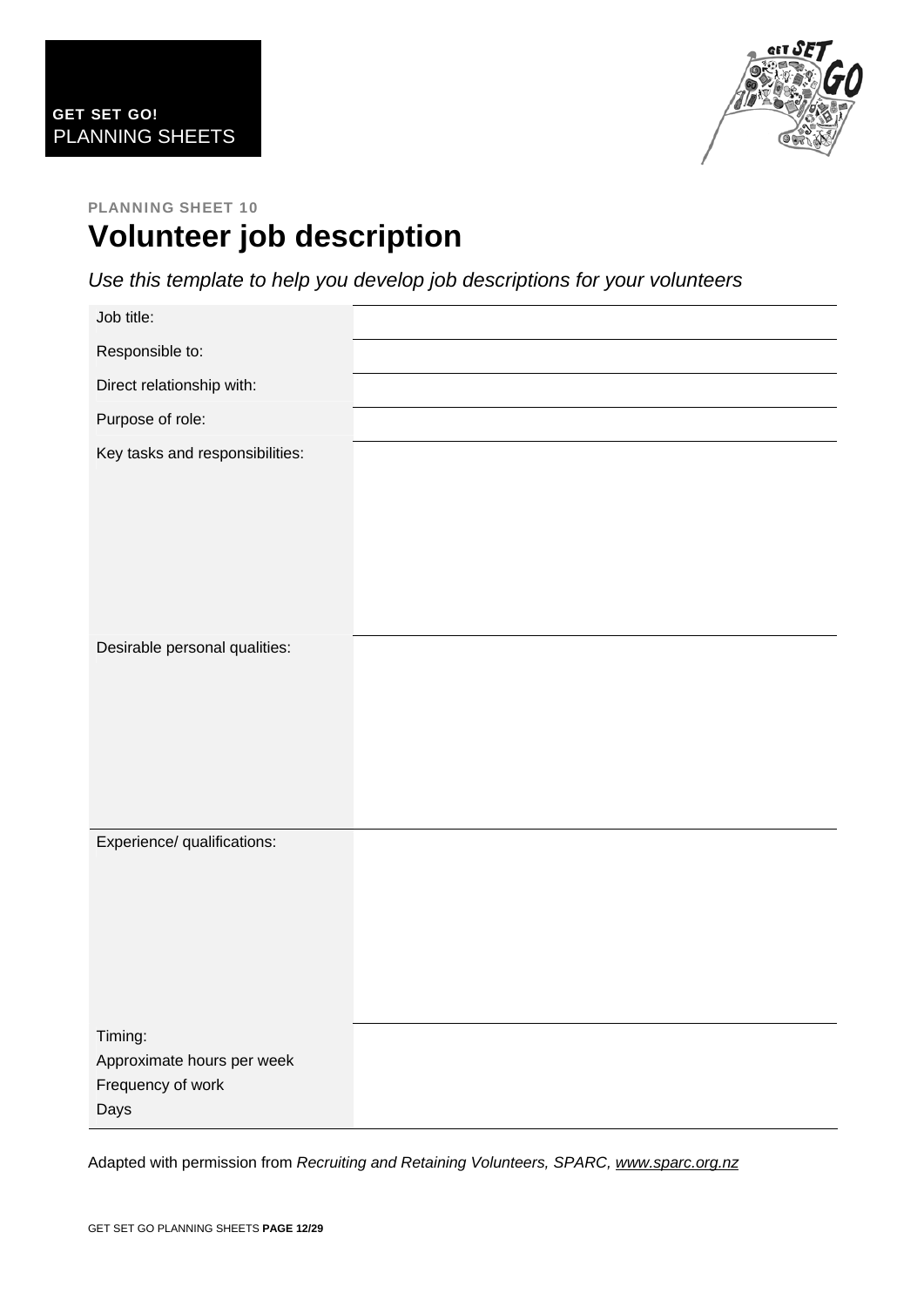

### PLANNING SHEET 11 **Managing volunteers**

*Use this checklist to help you develop a plan for recruiting, retaining and managing your volunteers* 

| <b>Action</b>                                                                                         | Person(s) responsible Date | Done |
|-------------------------------------------------------------------------------------------------------|----------------------------|------|
| Decide why your group/organisation needs volunteers and<br>what you can offer them.                   |                            |      |
| Appoint a volunteer manager.                                                                          |                            |      |
| Work out specific roles for volunteers.                                                               |                            |      |
| Decide what sort of people you want as volunteers, how<br>many and for how long.                      |                            |      |
| Write position descriptions for each role.                                                            |                            |      |
| Plan your recruitment campaign.                                                                       |                            |      |
| Individually interview the volunteer and recruit people that<br>complement other members of the team. |                            |      |
| Appoint people to specific positions.                                                                 |                            |      |
| Induct them into their new roles, and keep providing<br>support and feedback.                         |                            |      |
| Involve volunteers in team meetings and in all matters that<br>affect them.                           |                            |      |
| Provide opportunities for training.                                                                   |                            |      |
| Manage, support and evaluate performance.                                                             |                            |      |
| Reward and recognise volunteers appropriately.                                                        |                            |      |
| Make necessary changes in roles and volunteer<br>programmes.                                          |                            |      |
| Review these steps regularly.                                                                         |                            |      |

Adapted with permission from *Recruiting and Retaining Volunteers, SPARC, [www.sparc.org.nz](http://www.sparc.org.nz/)*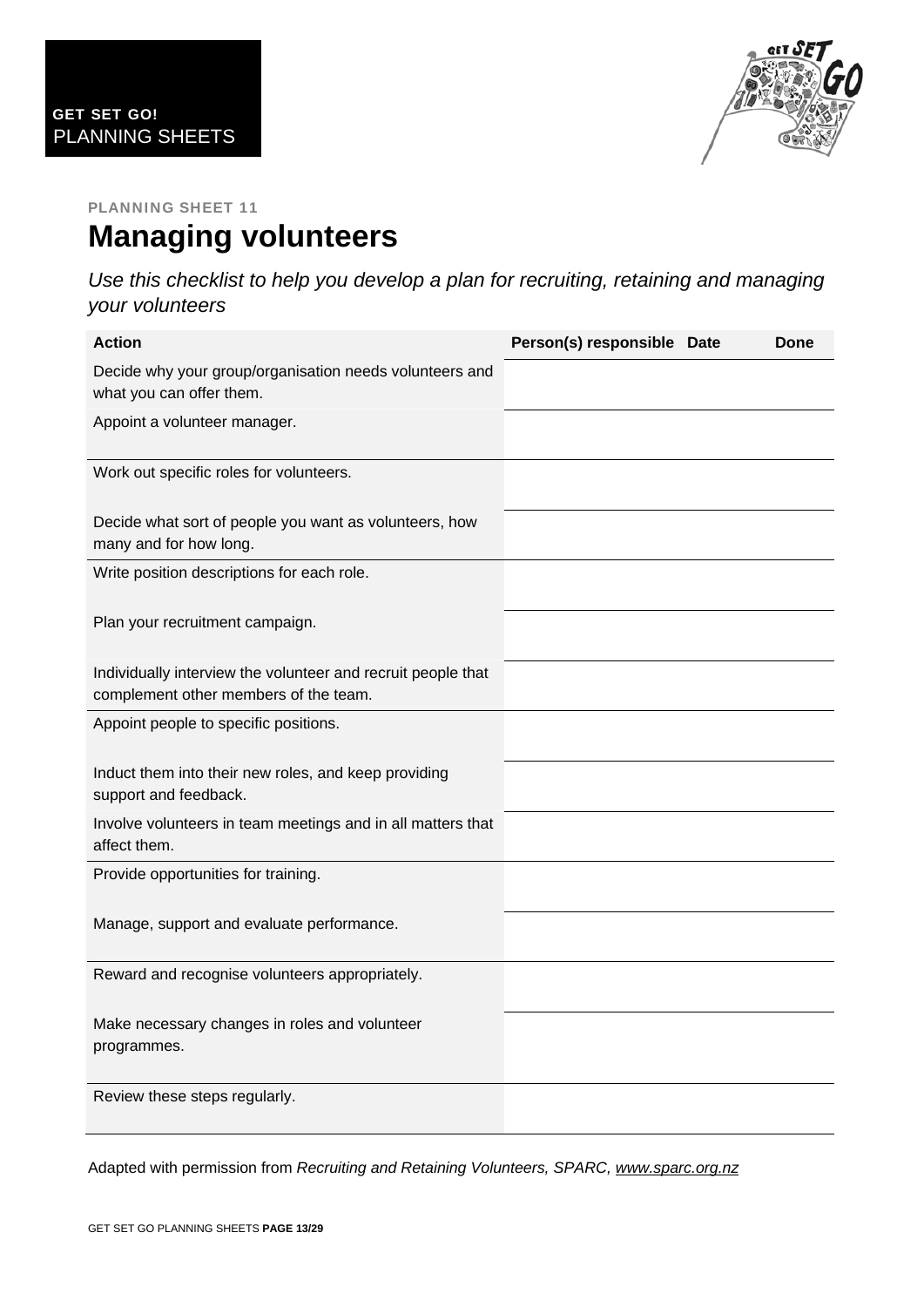

### PLANNING SHEET 12 **Induction and training**

*Use this planning sheet to find out what information training and resources your leaders, both volunteers, tutors and staff need.* 

| People available | What skills do they<br>have?         | learn?            | What do they need to What do they need to<br>know (about us and<br>our programme)                                                      | What resources do<br>they need to do their<br>job?                 |
|------------------|--------------------------------------|-------------------|----------------------------------------------------------------------------------------------------------------------------------------|--------------------------------------------------------------------|
| • Joanne Smith   | • running groups<br>• administration | • risk management | • our aims and<br>objectives<br>• who we are<br>working with<br>• days and times<br>of programme<br>• about the venue<br>and equipment | $\bullet$ a space to 'hang'<br>their hat'<br>• space in the office |
|                  |                                      |                   |                                                                                                                                        |                                                                    |
|                  |                                      |                   |                                                                                                                                        |                                                                    |
|                  |                                      |                   |                                                                                                                                        |                                                                    |
|                  |                                      |                   |                                                                                                                                        |                                                                    |
|                  |                                      |                   |                                                                                                                                        |                                                                    |
|                  |                                      |                   |                                                                                                                                        |                                                                    |
|                  |                                      |                   |                                                                                                                                        |                                                                    |
|                  |                                      |                   |                                                                                                                                        |                                                                    |

**Remember to set induction and training dates and times and people to lead them.**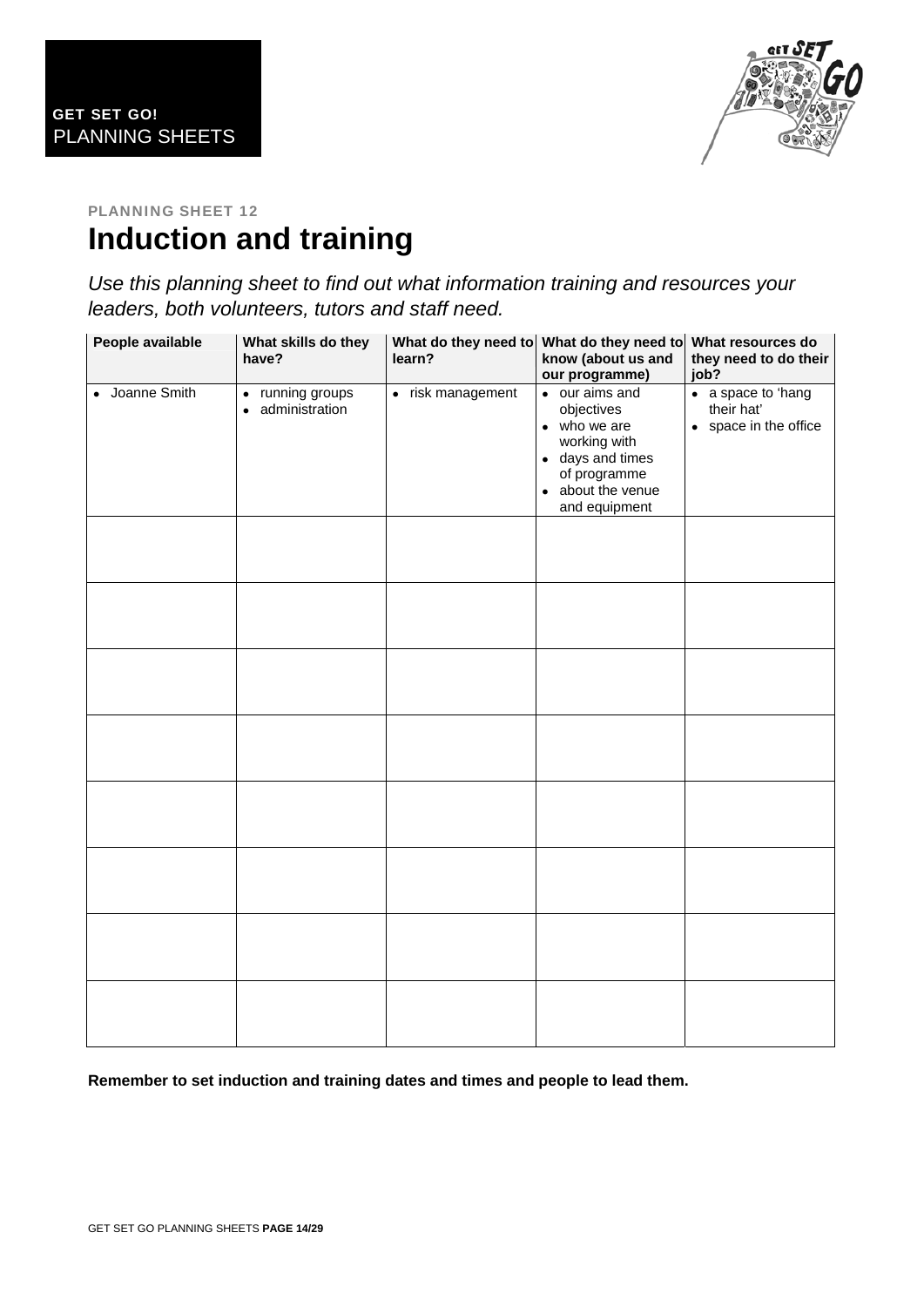

# **Waste minimisation plan**

*Use this planning sheet to help you on your path to organising an environmentally sustainable event.* 

| <b>Before the event</b>                                                                                                                                                                          | Who | Date | Done |
|--------------------------------------------------------------------------------------------------------------------------------------------------------------------------------------------------|-----|------|------|
| Create a waste minimisation policy and plan and make sure this gets<br>communicated to everyone involved in your event (eg stall holders,<br>staff, sponsors, suppliers).                        |     |      |      |
| Identify whether you need to use a commercial recycling company or<br>whether you can handle the recycling in-house. If a commercial<br>recycler is needed, make sure you have budgets to cover. |     |      |      |
| Identify stall-holders waste collection needs (eg cardboard collection,<br>food waste, used oil collection, etc).                                                                                |     |      |      |
| Ensure materials sold/distributed by stall-holders is consistent with<br>your waste minimisation plan.                                                                                           |     |      |      |
| Include positive 'green' event information on all your promotions (eg<br>tickets, brochures, media releases, website). Remember to include<br>positive transport options for participants.       |     |      |      |
| Develop a site plan with bin/skip locations and signage. Remember<br>to ensure that you group the various waste bin types together to<br>make it easier for people.                              |     |      |      |
| Other actions:                                                                                                                                                                                   |     |      |      |

| During the event                                                                                     |  |  |
|------------------------------------------------------------------------------------------------------|--|--|
| Place bins/skips, check they have correct signs.                                                     |  |  |
| Promote waste minimisation through PA announcements, banners<br>etc.                                 |  |  |
| Monitor waste collection areas: empty, keep areas attractive, adjust<br>bin placements as necessary. |  |  |
| Other actions:                                                                                       |  |  |
|                                                                                                      |  |  |

| After the event                                                                                                                  |  |  |
|----------------------------------------------------------------------------------------------------------------------------------|--|--|
| Clean up site                                                                                                                    |  |  |
| Ensure all recyclables are taken to recycler and residual waste to<br>the landfill.                                              |  |  |
| Get feedback from staff, volunteers, contractors on what is working<br>and what is not. Include recommendations in event report. |  |  |
| Other actions:                                                                                                                   |  |  |
|                                                                                                                                  |  |  |
|                                                                                                                                  |  |  |

Adapted with permission from Christchurch City Council. For the full guide, see: *<http://www.ccc.govt.nz/waste/recycling/eventorganisersbook.pdf>*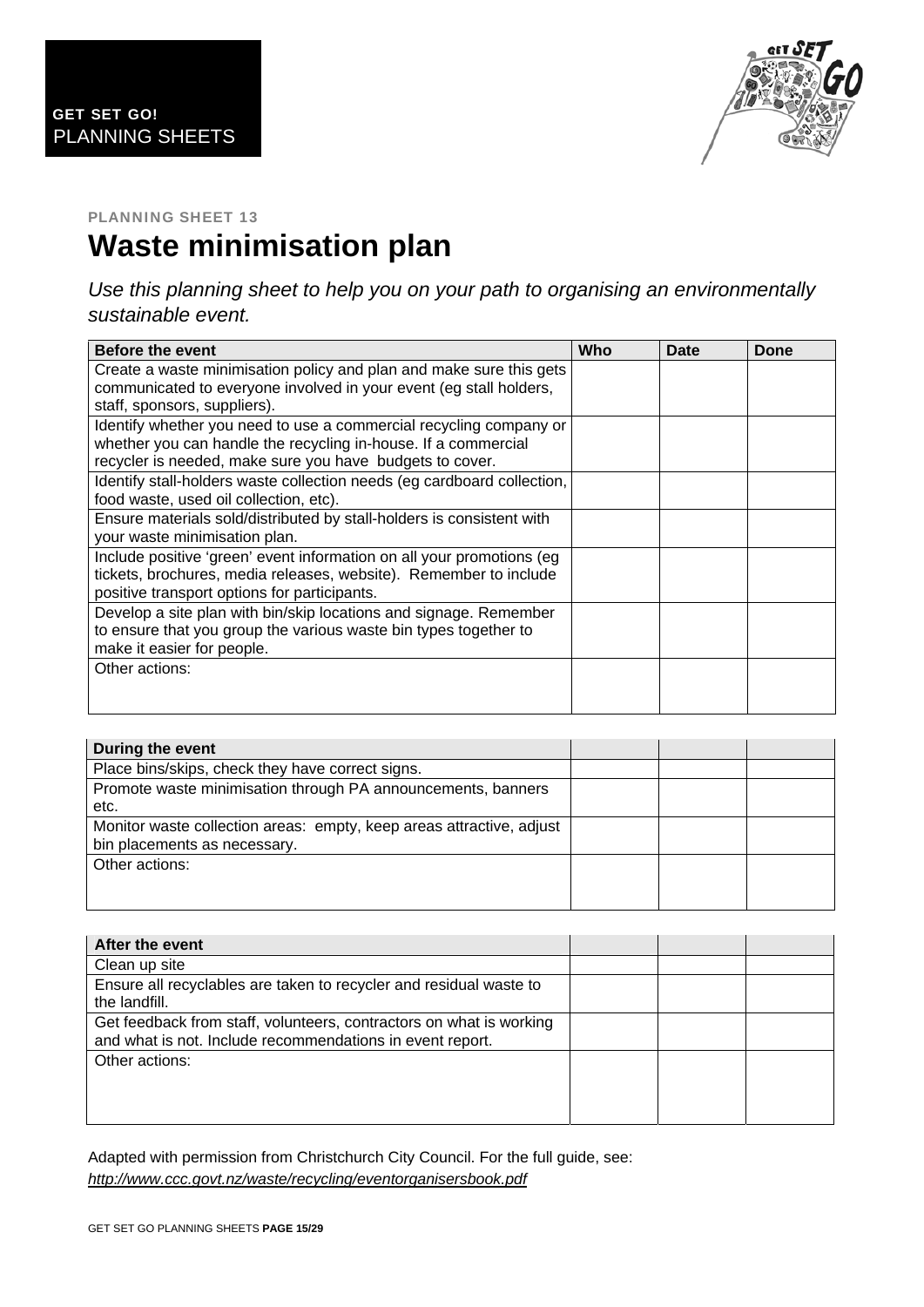

### PLANNING SHEET 14 **Event hazard management plan**

*As the organiser of an event, you are required to take all practical steps to eliminate, isolate or minimise hazards in all areas. To do this you will need to document and demonstrate what practical steps are being taken to fulfil your Health and Safety in Employment Act obligations.* 

**The Event hazard management plan must be kept on-site and available as needed.** 

| Event name:                        | Event date:        | Event location:                |
|------------------------------------|--------------------|--------------------------------|
| Event description:                 |                    |                                |
| Target audience:                   | Spectator numbers: | Participant numbers:           |
| Park in date:                      | Time in:           |                                |
| Park out date:                     | Time out:          |                                |
| <b>Event organiser details</b>     |                    |                                |
| Name of event organiser            |                    | Contact number (during event): |
| Name of alternative contact person |                    | Contact number (during event): |
| Name of event safety co-ordinator  |                    | Contact number (during event): |
| Attached (as applicable)           |                    |                                |

|  | $\Box$ Site plan |  | $\Box$ Traffic management plan |  | $\Box$ Security plan |
|--|------------------|--|--------------------------------|--|----------------------|
|--|------------------|--|--------------------------------|--|----------------------|

 $\Box$  Waste management plan  $\Box$  Other (please specify)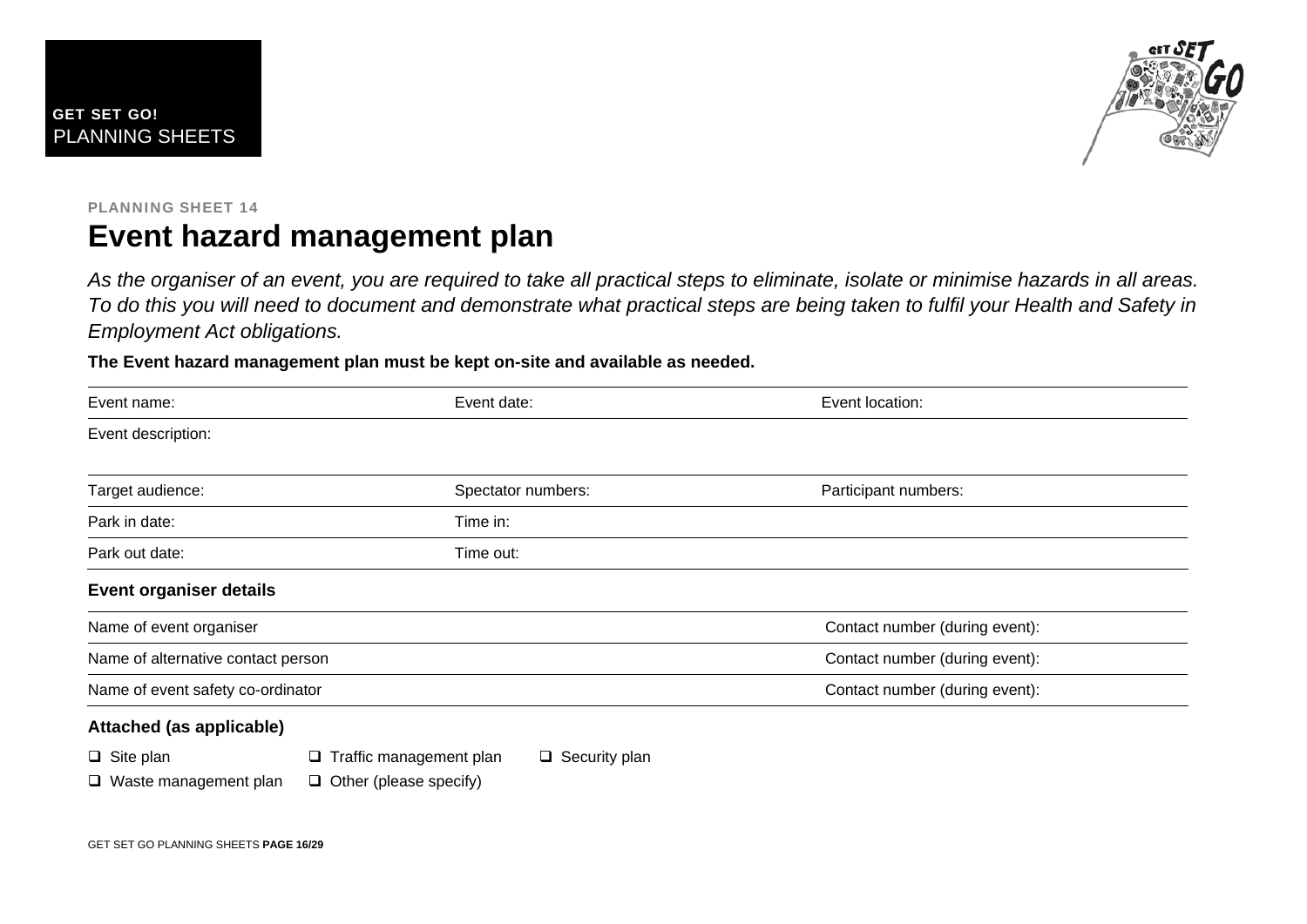

**Identifying risks table:** Head up each section with the following categories that are relevant:

**E,I,M:** Eliminate, Isolate or Minimise. Ideally you will eliminate (remove) the hazard, otherwise isolate or minimize.

**1- 5:** estimate the likelihood of the hazard occurring during your event. 1 is low, 5 is high

| Risks (what could go wrong)               | Hazards (what could cause it to<br>go wrong) | Risk control (What is in place to<br>prevent it going wrong?) | E, I, M | $1 - 5$ | Who is responsible | when | Event<br>day $\vee$ |
|-------------------------------------------|----------------------------------------------|---------------------------------------------------------------|---------|---------|--------------------|------|---------------------|
| Participants - i.e.                       |                                              |                                                               |         |         |                    |      |                     |
| age/experience/suitability, accessi.      |                                              |                                                               |         |         |                    |      |                     |
| needs, refreshments, lost children        |                                              |                                                               |         |         |                    |      |                     |
| facilities, animals                       |                                              |                                                               |         |         |                    |      |                     |
| <b>Staff/Contractors/Volunteers -</b>     |                                              |                                                               |         |         |                    |      |                     |
| i.e. Briefings, responsibilities,         |                                              |                                                               |         |         |                    |      |                     |
| refreshments, training                    |                                              |                                                               |         |         |                    |      |                     |
| Stallholders/Vendors - i.e.               |                                              |                                                               |         |         |                    |      |                     |
| contracts, food/health licenses,          |                                              |                                                               |         |         |                    |      |                     |
| emergency equipment, briefings            |                                              |                                                               |         |         |                    |      |                     |
| <b>Staging and Structures - i.e.</b>      |                                              |                                                               |         |         |                    |      |                     |
| dimensions and weight of                  |                                              |                                                               |         |         |                    |      |                     |
| structures, building consent,             |                                              |                                                               |         |         |                    |      |                     |
| ground stability                          |                                              |                                                               |         |         |                    |      |                     |
| <b>Electrical, Sound and Lighting -</b>   |                                              |                                                               |         |         |                    |      |                     |
| i.e. registered tradesman, isolation      |                                              |                                                               |         |         |                    |      |                     |
| required, tripping hazards                |                                              |                                                               |         |         |                    |      |                     |
| <b>Waste Management -</b>                 |                                              |                                                               |         |         |                    |      |                     |
| i.e. toilet facilities, rubbish           |                                              |                                                               |         |         |                    |      |                     |
| collection/removal, animal waste,         |                                              |                                                               |         |         |                    |      |                     |
| recycling                                 |                                              |                                                               |         |         |                    |      |                     |
| Set-up/Pack-down - i.e. what              |                                              |                                                               |         |         |                    |      |                     |
| safety is in place while event site is    |                                              |                                                               |         |         |                    |      |                     |
| a working site i.e. moving vehicles,      |                                              |                                                               |         |         |                    |      |                     |
| first aid, forklift activity              |                                              |                                                               |         |         |                    |      |                     |
| <b>Traffic Management &amp; Parking -</b> |                                              |                                                               |         |         |                    |      |                     |
| i.e. traffic management plan,             |                                              |                                                               |         |         |                    |      |                     |
| signage, marshals, route,                 |                                              |                                                               |         |         |                    |      |                     |
| pedestrian management                     |                                              |                                                               |         |         |                    |      |                     |

GET SET GO PLANNING SHEETS **PAGE 17/29**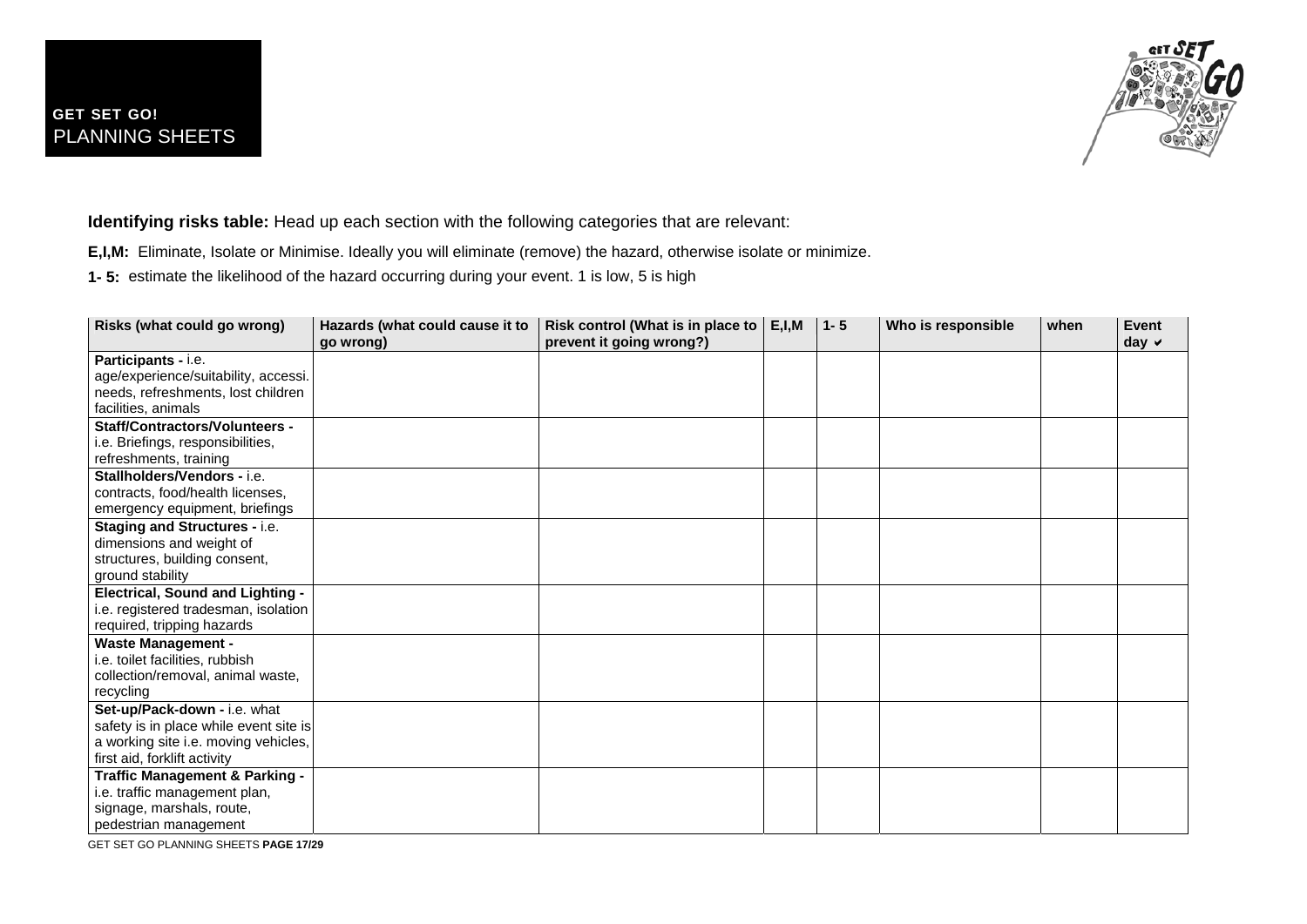### GET SET GO! PLANNING SHEETS



| Vehicle Management - i.e. speed,         |  |  |  |
|------------------------------------------|--|--|--|
| access to site for emergency             |  |  |  |
| vehicles, pedestrian access              |  |  |  |
| Crowd Control - i.e.                     |  |  |  |
| fencing/barricades, alcohol,             |  |  |  |
| protection of property                   |  |  |  |
| Security - i.e. protection of            |  |  |  |
| pedestrians, spectators,                 |  |  |  |
| employees, pack in and pack out          |  |  |  |
| activities, Security/Police              |  |  |  |
| Security - i.e. protection of            |  |  |  |
| pedestrians, spectators,                 |  |  |  |
| employees, pack in and pack out          |  |  |  |
| activities, Security/Police              |  |  |  |
| <b>Accident &amp; Health Emergencies</b> |  |  |  |
| - i.e. first aid, fire extinguishers,    |  |  |  |
| emergency contacts, reporting            |  |  |  |
| accidents                                |  |  |  |
| <b>Emergency Procedures - i.e.</b>       |  |  |  |
| bomb threat, fire, earthquake,           |  |  |  |
| hazardous substances                     |  |  |  |
| <b>Environmental Effects on People</b>   |  |  |  |
| - i.e. effect of wind/rain and UV        |  |  |  |
| protection, extreme weather              |  |  |  |
| conditions -                             |  |  |  |
| cancellation/postponement                |  |  |  |
| strategy                                 |  |  |  |
| Activities - i.e. amusement rides,       |  |  |  |
| giveaways                                |  |  |  |
| High Risk - i.e. wind strength,          |  |  |  |
| pyrotechnics, work at height,            |  |  |  |
| hazardous substances                     |  |  |  |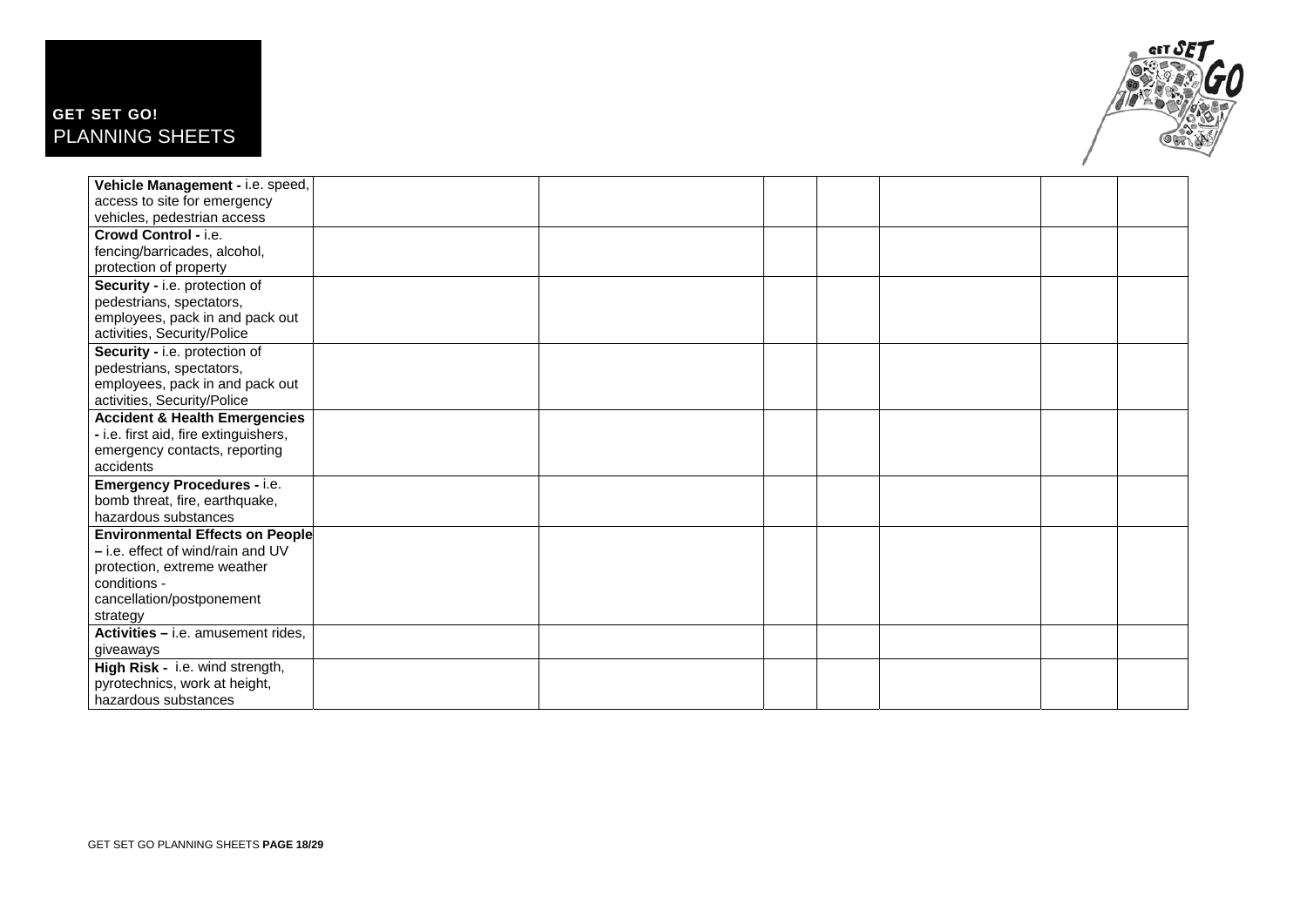

### PLANNING SHEET 15 **Promotional plan**

*Use this planning sheet to help you prepare your promotional plan for your programme or event.* 

| Background             | Background of the programme/event<br>Research/consultation we have done<br>$\bullet$<br>Other relevant information                                  |                                                                                                                                                                                                             |
|------------------------|-----------------------------------------------------------------------------------------------------------------------------------------------------|-------------------------------------------------------------------------------------------------------------------------------------------------------------------------------------------------------------|
| Objectives             | What are our objectives?<br>What will success look like?<br>Three ways of measuring success:                                                        |                                                                                                                                                                                                             |
| <b>Target Audience</b> | Who are your potential participants<br>and what do we know about them?<br>(eg age, where they live)                                                 |                                                                                                                                                                                                             |
| Key Messages           | What messages do we want to get<br>across? Keep them simple (up to<br>five).                                                                        |                                                                                                                                                                                                             |
| Actions/Tools          | What is the best way to reach our<br>audience?                                                                                                      | $\Box$ Brochures/flyers<br>Paid advertising<br>u.<br>Media release<br>ப<br>$\Box$ On-site signs<br>$\Box$ Mailing list/email list<br>Meetings<br>u.<br>$\Box$ Posters<br><b>Displays</b><br>⊔<br>$\Box$ Web |
| Timetable              | Include:<br>Actions<br>Dates<br>Who is responsible<br>How it will be monitored                                                                      |                                                                                                                                                                                                             |
| <b>Budget</b>          | Your budget (if any) and how it will<br>be used.                                                                                                    |                                                                                                                                                                                                             |
| Evaluation             | Did we meet our original objectives?<br>How will we know this? (eg 20<br>people enrolled for your programme,<br>300 people turned up to your event) |                                                                                                                                                                                                             |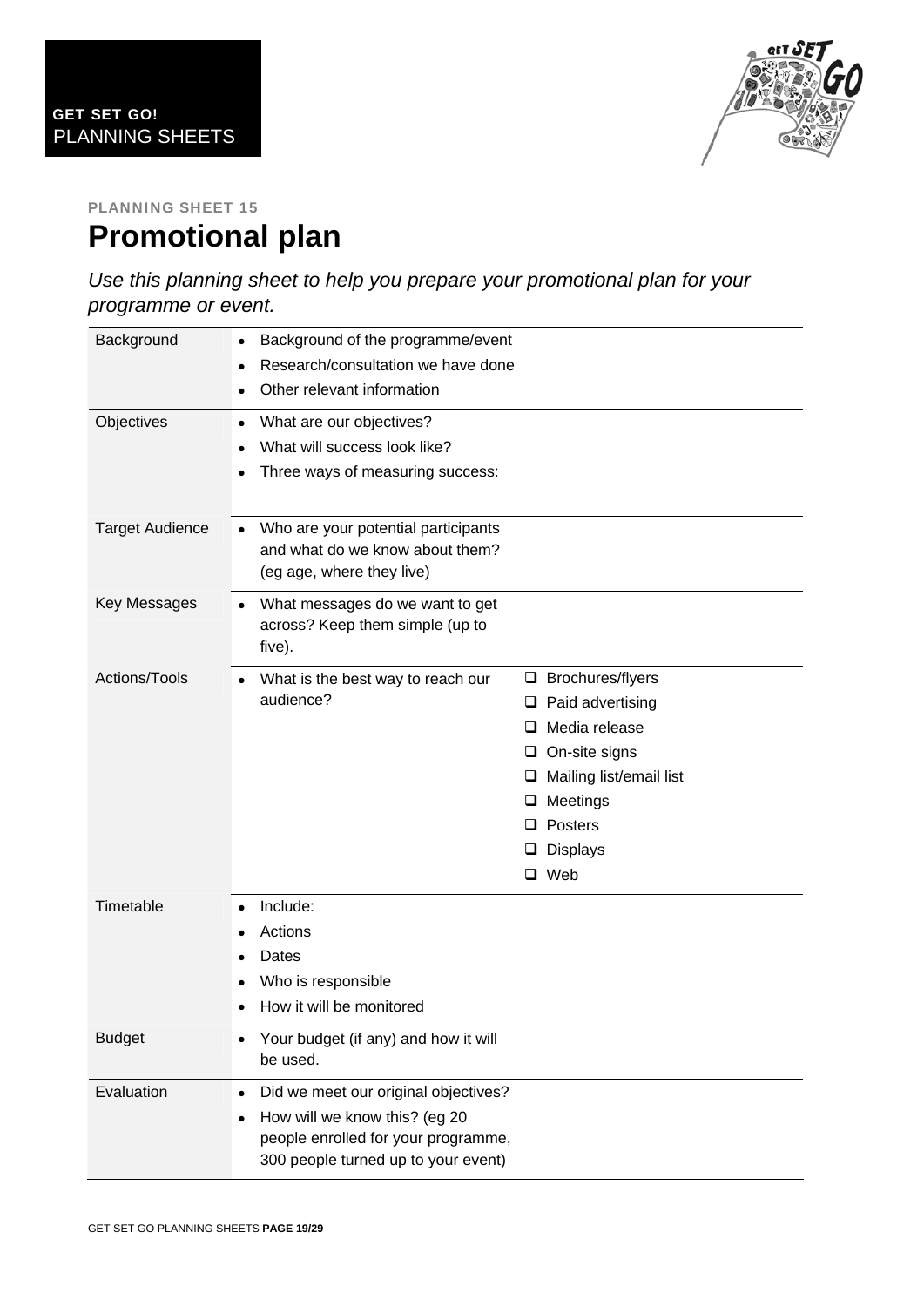

### PLANNING SHEET 16 **Budget template**

Name of programme: Date of programme: Venue:

| <b>Income</b>     | <b>Expenses</b>                |  |
|-------------------|--------------------------------|--|
| Fees              | Wages                          |  |
| Fundraising       | Volunteer expenses             |  |
| Grants source one | Venue hire                     |  |
| Grants source two | Promotions                     |  |
| Koha/donation     | Newsletter                     |  |
| Interest          | Consumables (eg art materials) |  |
| <b>Sales</b>      | Food/refreshments              |  |
| Sponsorships      | Travel/transport               |  |
|                   | Equipment hire/repairs         |  |
|                   | Stationary and postage         |  |
|                   | Telephone                      |  |
|                   | Insurance                      |  |
|                   | Contingency                    |  |
|                   |                                |  |
|                   |                                |  |
| <b>TOTAL</b>      | <b>TOTAL</b>                   |  |
|                   | Income - expenses =            |  |

### **Remember to: check your financial goal:**

- Break even?
- Make money?
- Provide a community service?

### **If you are GST registered**

always use GST exclusive figures.

To calculate the GST exclusive figure (net) of an item, divide the total by 1.15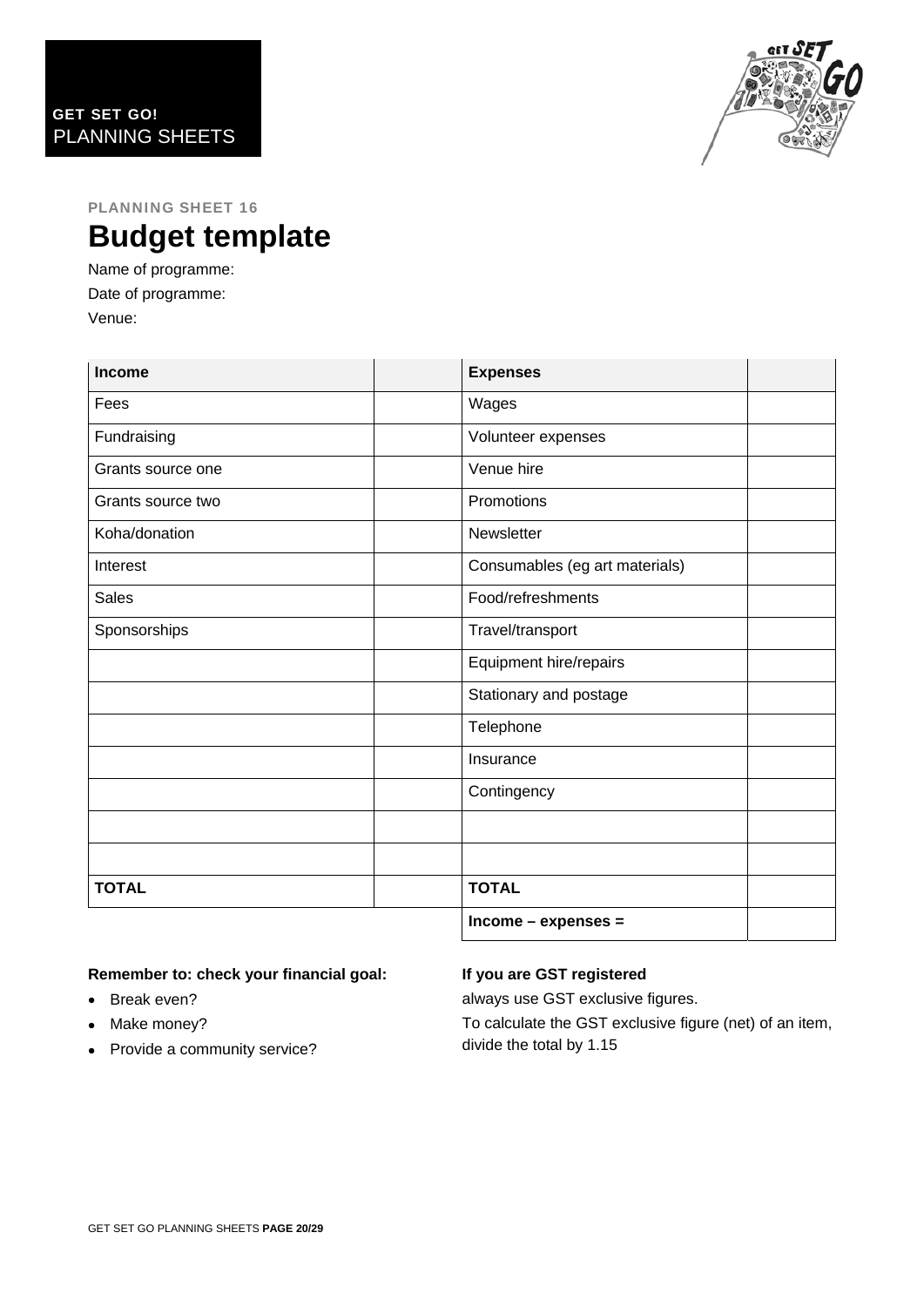



### PLANNING SHEET 17 **Funding calendar**

*Use this template to create a calendar of the fund raising that you intend to do in the coming year (or in lead up to your event or programme).* 

|                           | Jan | Feb | <b>March</b> | <b>April</b> | <b>May</b> | June | July | Aug | <b>Sept</b> | Oct | <b>Nov</b> | <b>Dec</b> |
|---------------------------|-----|-----|--------------|--------------|------------|------|------|-----|-------------|-----|------------|------------|
| Fees/ user<br>pays        |     |     |              |              |            |      |      |     |             |     |            |            |
|                           |     |     |              |              |            |      |      |     |             |     |            |            |
| Donations                 |     |     |              |              |            |      |      |     |             |     |            |            |
| Sponsorship               |     |     |              |              |            |      |      |     |             |     |            |            |
| Fundraising<br>activities |     |     |              |              |            |      |      |     |             |     |            |            |
| Enterprise                |     |     |              |              |            |      |      |     |             |     |            |            |
| Grants                    |     |     |              |              |            |      |      |     |             |     |            |            |

Adapted with permission from Exult *"Practical Resources for Community Groups ", [www.exult.co.nz](http://www.exult.co.nz/)*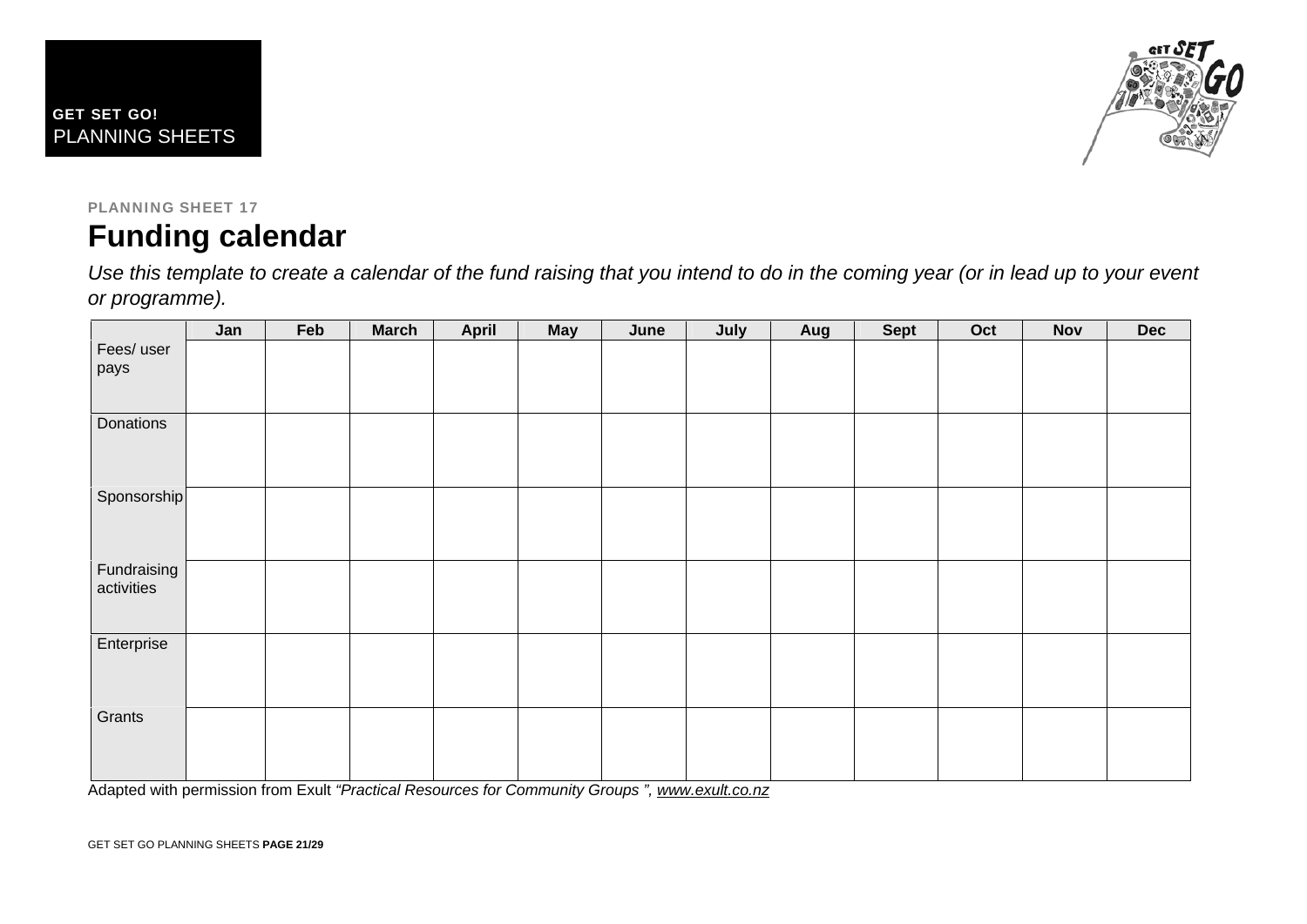



### PLANNING SHEET 18 **Grant application calendar**

*Use this template to create a calendar of the funding applications that you intend to make in the coming year.* 

- Contact the funders for an application form and guidelines.
- Rank potential funders as to how likely they are to fund your project so you can focus on where you are most likely to succeed.
- Where possible, spread applications throughout the year to distribute the workload evenly.

|                                                | <b>Funder</b> | <b>Funder</b> | <b>Funder</b> | <b>Funder</b> | <b>Funder</b> |
|------------------------------------------------|---------------|---------------|---------------|---------------|---------------|
| Project                                        |               |               |               |               |               |
| Amount requested                               |               |               |               |               |               |
| Supporting documents<br>and information needed |               |               |               |               |               |
| Closing date                                   |               |               |               |               |               |
| Date sent                                      |               |               |               |               |               |
| Decision due                                   |               |               |               |               |               |
| Result \$                                      |               |               |               |               |               |
| Accountability due                             |               |               |               |               |               |
| Accountability done                            |               |               |               |               |               |
| Comments                                       |               |               |               |               |               |

Adapted with permission from *The Grant Seekers Guide to successful funding applications, [www.trustwaikato.co.nz](http://www.trustwaikato.co.nz/)*

**Remember: it may take months for funders to make their decision, so allow for this in your planning**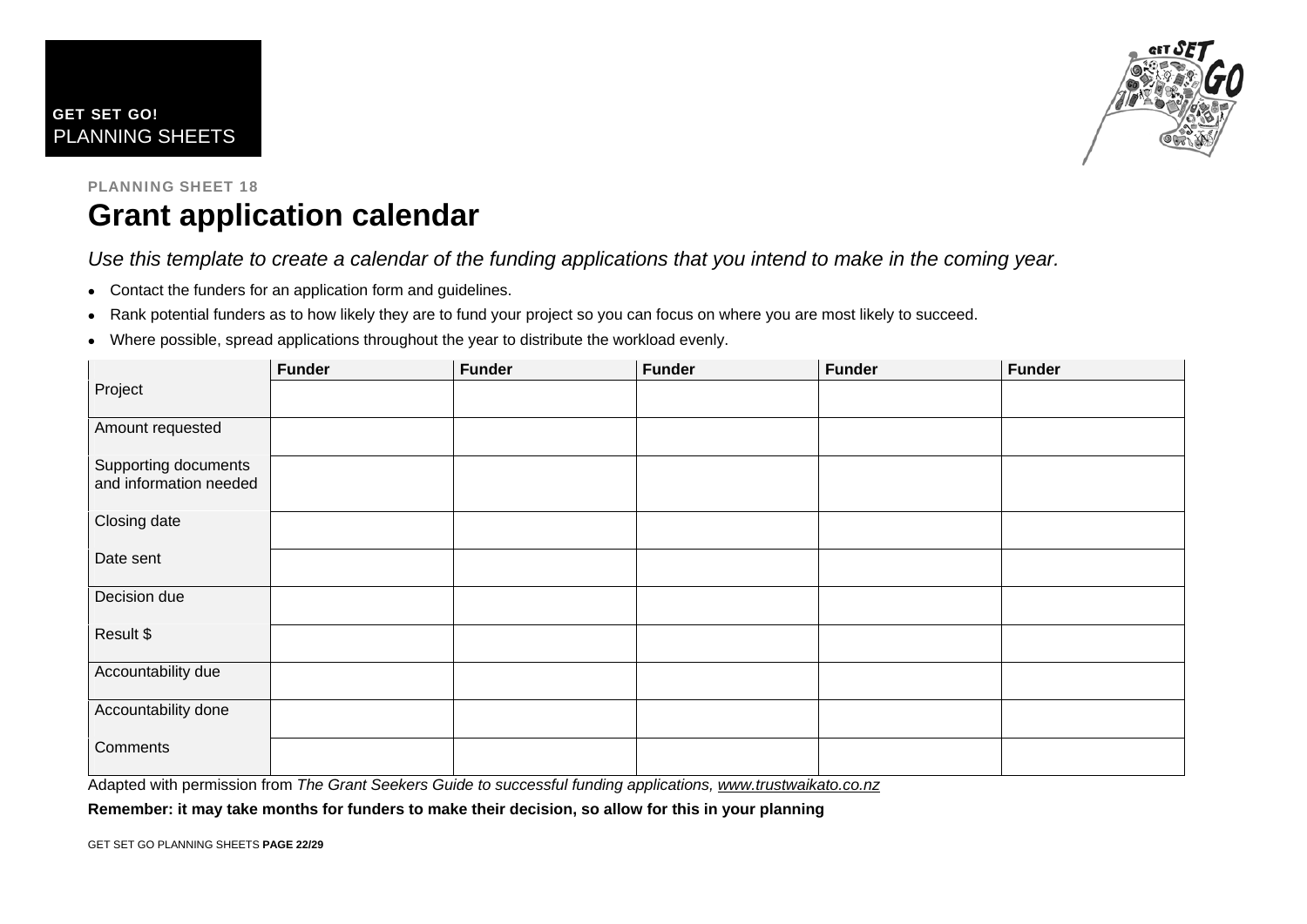

### PLANNING SHEET 19 **Sample production schedule**

*Production schedules are a great way of mapping out the event or programme. Including the staffing, the contacts and what's happening at what time.* 

### **Summer Daze Outdoor Concert**

*Venue: The Dell Date: 5 January Time: 1-4pm* 

### **Contacts**

| Any emergency 111 |                      |              |
|-------------------|----------------------|--------------|
| Producer          | Site manager/caravan | First aid    |
| Sound             | Publicity            | Food vendor  |
| Parking/rubbish   | Portaloos            | Dance floor  |
| МC                | Roving entertainers  | <b>Bands</b> |

MC (master of ceremonies) script to include: Things happening today, what's happening for children, health and safety notes (first aid, traffic/parking, shade, water) thanks (remember sponsors, organizers, partners, volunteers, participants), lost and found, have fun! ask for feedback

#### **Production schedule**

|         | LIAMANINII SAIILMUL                                                                 |
|---------|-------------------------------------------------------------------------------------|
| 9am     | Producer / Site Manager arrive - set up parking / stage & backstage / site          |
|         | Caravan / dance floor arrive                                                        |
| 10am    | Sound / food vendor arrive                                                          |
|         | Production crew briefing                                                            |
|         | <b>11.30am</b> Band one arrive and soundcheck                                       |
|         | 12noon Parking crew briefing health and safety check. MC arrive and briefed         |
|         | 12.30pm Soundcheck / set-up / health and check finished                             |
|         | Kids entertainers (face painters / magician / fairy) arrive. First aiders arrive    |
| Concert |                                                                                     |
| 1pm     | MC introduction                                                                     |
|         | Band one perform. Roving kids entertainers begin                                    |
| 1.45pm  | MC (in front) fills with audience prizes etc. Sound note: CD cues.                  |
|         | Changeover onstage                                                                  |
| 2pm     | Band two perform                                                                    |
| 2.45pm  | MC (in front) introduces dance group/Dance group perform (in front on dance floor). |
|         | Sound note: Music on tape. Changeover onstage                                       |
|         | MC introduces Band three                                                            |
| 3pm     | Band three perform                                                                  |
| 3.58pm  | MC wrap up                                                                          |
| 4pm     | Concert ends                                                                        |
|         | Debrief and thank participants                                                      |
|         | Rubbish removed                                                                     |
|         | Sound / parking / stage and backstage / site pack-down                              |
|         | 04.30pm Portaloos / dance floor / caravan removed                                   |
|         | 05.30pm Final site check                                                            |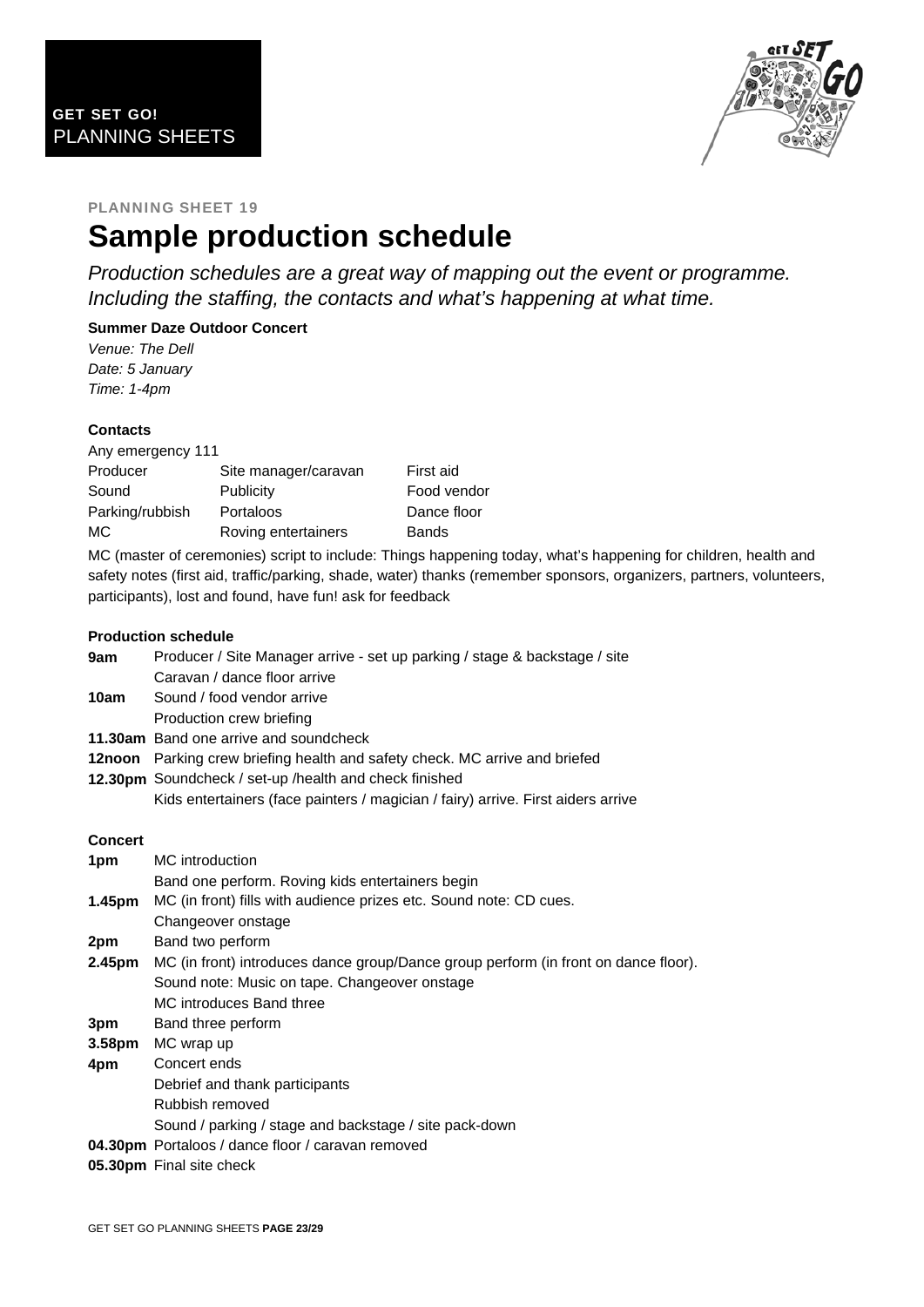

### PLANNING SHEET 20 **Event checklist**

*This checklist gives examples of items that may be involved in your event.*

Event:

Venue:

Date:

Time:

| <b>Action</b>          | <b>Notes</b> | Who |
|------------------------|--------------|-----|
| Access                 |              |     |
| Accommodation          |              |     |
| <b>Activities</b>      |              |     |
| Approvals              |              |     |
| <b>Banners</b>         |              |     |
| <b>Bookings</b>        |              |     |
| <b>Bond</b>            |              |     |
| <b>Briefings</b>       |              |     |
| Cancellation           |              |     |
| Catering               |              |     |
| Changing facilities    |              |     |
| Clean-up               |              |     |
| Consultation           |              |     |
| Communications         |              |     |
| Consents               |              |     |
| Contacts list          |              |     |
| Contracts              |              |     |
| Debrief                |              |     |
| Documentation          |              |     |
| Dressing/decoration    |              |     |
| Entertainment          |              |     |
| Fencing                |              |     |
| First aid              |              |     |
| Foodstalls             |              |     |
| <b>Guests</b>          |              |     |
| Health and safety plan |              |     |
| Hospitality            |              |     |
| Insurance              |              |     |
| Invitations            |              |     |
| Invoices               |              |     |
| Job start times        |              |     |
| Job end times          |              |     |
| Lighting stage         |              |     |
| Lighting venue         |              |     |
| Load in                |              |     |
| Load out               |              |     |
| Map of site            |              |     |
| MC/Compere             |              |     |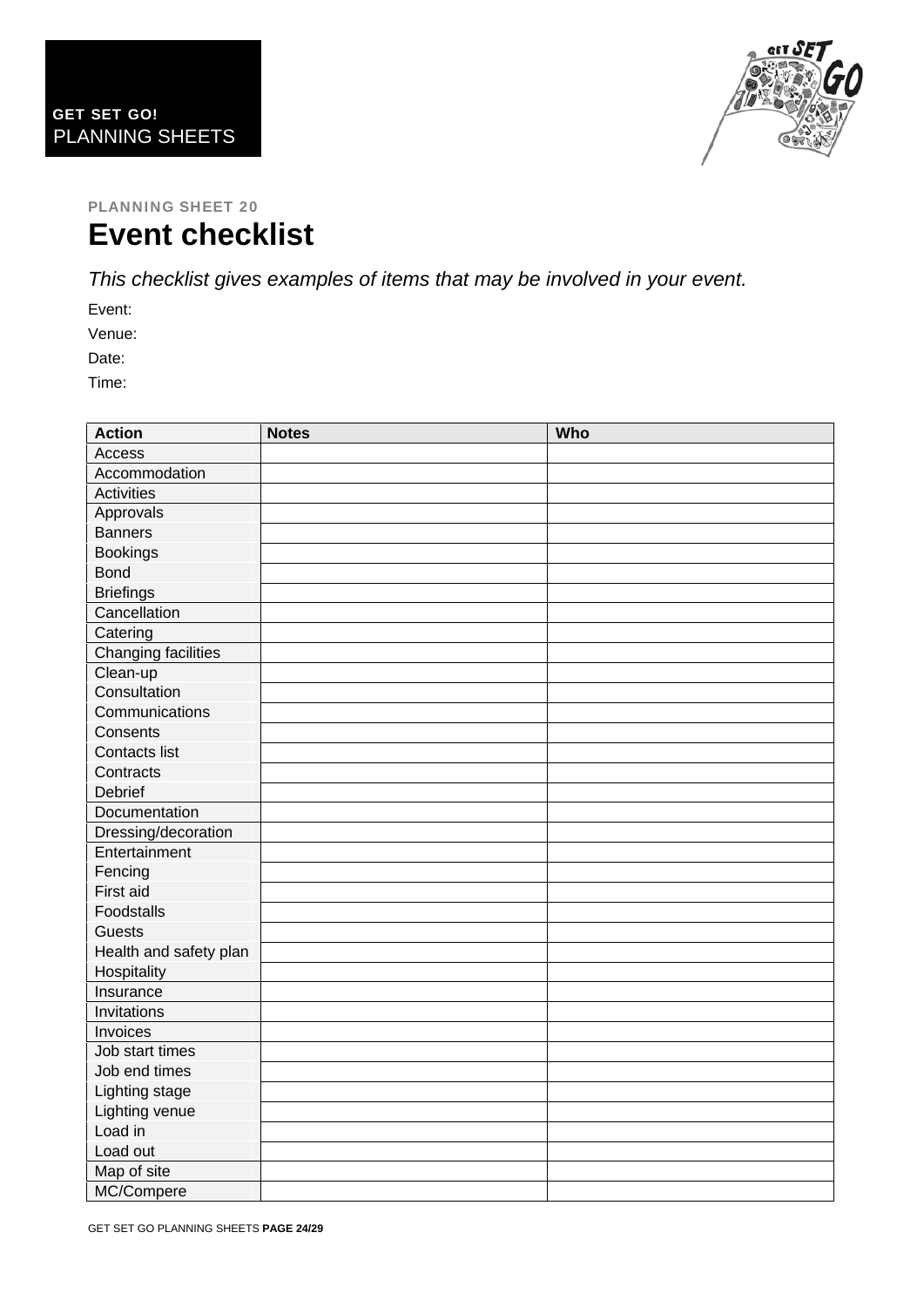### GET SET GO! PLANNING SHEETS



| Media               |  |
|---------------------|--|
| Meetings            |  |
| Merchandise         |  |
| Parking             |  |
| Payments            |  |
| Petty cash          |  |
| Police              |  |
| Postponement        |  |
| Power               |  |
| Production schedule |  |
| Programme           |  |
| Promotion           |  |
| Refreshments        |  |
| Report              |  |
| Resources           |  |
| Rubbish disposal    |  |
| Security            |  |
| Signs               |  |
| Shade               |  |
| Sound               |  |
| Sponsors'           |  |
| requirements        |  |
| Staff               |  |
| Staff base          |  |
| Stall-holders       |  |
| Staging             |  |
| Stage manager       |  |
| Storage             |  |
| Telephone (site)    |  |
| <b>Toilets</b>      |  |
| <b>Tool kit</b>     |  |
| T-shirts            |  |
| <b>Traffic</b>      |  |
| Transport           |  |
| <b>Travel</b>       |  |
| Vehicles            |  |
| Vendors             |  |
| Venue               |  |
| Volunteers          |  |
| Waste Management    |  |
| Water               |  |
| Weather contingency |  |
| Other               |  |

**Do not work on the principle 'it will be alright on the day'.** 

**There is no substitute for thorough planning.**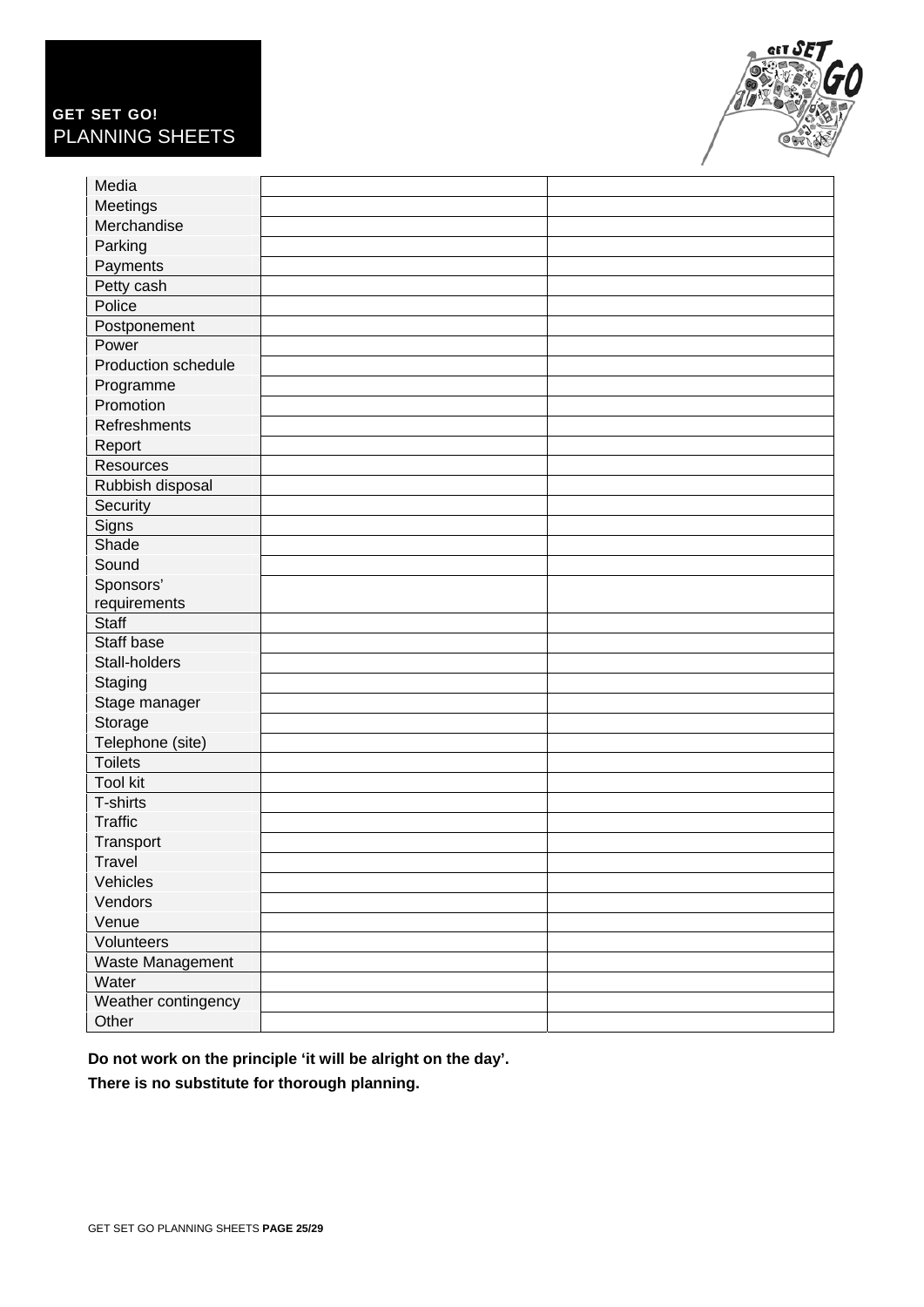

# **Evaluations planning**

### *Use this planning sheet to create your evaluations plan*

Name of programme/event:

Date of programme/event:

| Information we need to evaluate our<br>programme/event:                                                                                          | What is the best way to get this information?* |
|--------------------------------------------------------------------------------------------------------------------------------------------------|------------------------------------------------|
| List your programme/event objectives:<br>1.<br>2.<br>3.<br>Did we meet them? How do we know?                                                     |                                                |
| About participants (eg age, gender, where they<br>live)                                                                                          |                                                |
| About what participants thought, did they have<br>fun?<br>(eg about the programme, activities, leaders,<br>timing, food, cost, venue, promotion) |                                                |
| Financial information (eg break even, profit, loss,<br>funding sources)                                                                          |                                                |
| From staff (eg what did they think? how was it for<br>them?)                                                                                     |                                                |
| Highlights/what went well?                                                                                                                       |                                                |
| What would we do differently next time?                                                                                                          |                                                |
| Other                                                                                                                                            |                                                |
| Other                                                                                                                                            |                                                |

\* Ensure you have a wide range of evaluation collection channels. Ways of getting information could include:

 observing participants; comments and complaints; feedback sheet on wall for people to complete; casual interviews during the programme/event; group discussion; questionnaire or survey; de-brief with staff and volunteers; participant survey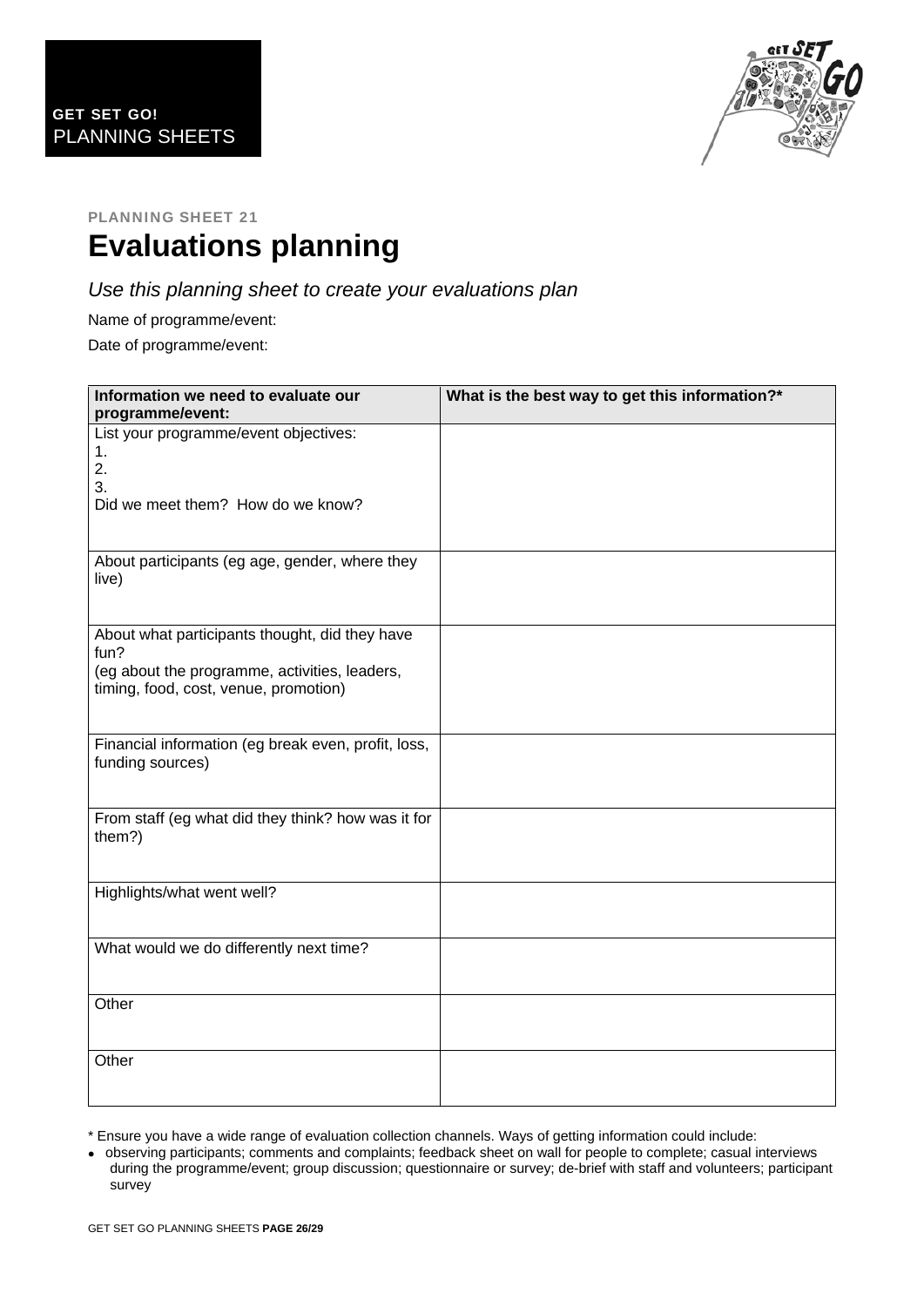

### PLANNING SHEET 22 **Participant survey**

*Thank you for attending this programme/event. With your help, were keen to make it event better next time. So what did you think of:* 

**Event: Date:** 

#### **Section one: questions about the programme**

| How did you find out about this programme/event? |                        |                               |  |  |  |  |  |  |
|--------------------------------------------------|------------------------|-------------------------------|--|--|--|--|--|--|
| $\Box$ word of mouth                             | $\Box$ brochure/poster | $\Box$ media (please specify) |  |  |  |  |  |  |
| other (please specify)                           |                        |                               |  |  |  |  |  |  |

What were you expecting from the programme/event before you came along?

| What did you like about the programme/event? |              |      |                   |      |              |          |  |  |
|----------------------------------------------|--------------|------|-------------------|------|--------------|----------|--|--|
| What did you think<br>about?                 | Very<br>good | good | satis-<br>factory | poor | very<br>poor | Comments |  |  |
|                                              | ☺            | ☺    | ☺                 | ම    | ම            |          |  |  |
| the programme                                |              |      |                   |      |              |          |  |  |
| the leaders skills                           |              |      |                   |      |              |          |  |  |
| the promotion                                |              |      |                   |      |              |          |  |  |
| the cost                                     |              |      |                   |      |              |          |  |  |
| the venue                                    |              |      |                   |      |              |          |  |  |

Comments: is there anything else you would like to add? Please do so, we value your feedback.

#### **Section two: questions about you**

| We would like to ask you some questions about yourself. Your answers will help us to work out who is using<br>our programmes. If there are any questions you do not want to answer, please leave them blank. |                                    |  |                |                |            |  |  |  |
|--------------------------------------------------------------------------------------------------------------------------------------------------------------------------------------------------------------|------------------------------------|--|----------------|----------------|------------|--|--|--|
| Are you                                                                                                                                                                                                      | $\square$ female<br>$\square$ male |  |                |                |            |  |  |  |
| How old are you?                                                                                                                                                                                             | $\Box$ 0 – 19                      |  | $\Box$ 20 - 39 | $\Box$ 40 – 59 | $\Box$ 60+ |  |  |  |
| What suburb do you live in?                                                                                                                                                                                  |                                    |  |                |                |            |  |  |  |
| Which ethnic groups do you identify with?                                                                                                                                                                    |                                    |  |                |                |            |  |  |  |

**Thank you for taking the time to fill out this survey. Please return it to:**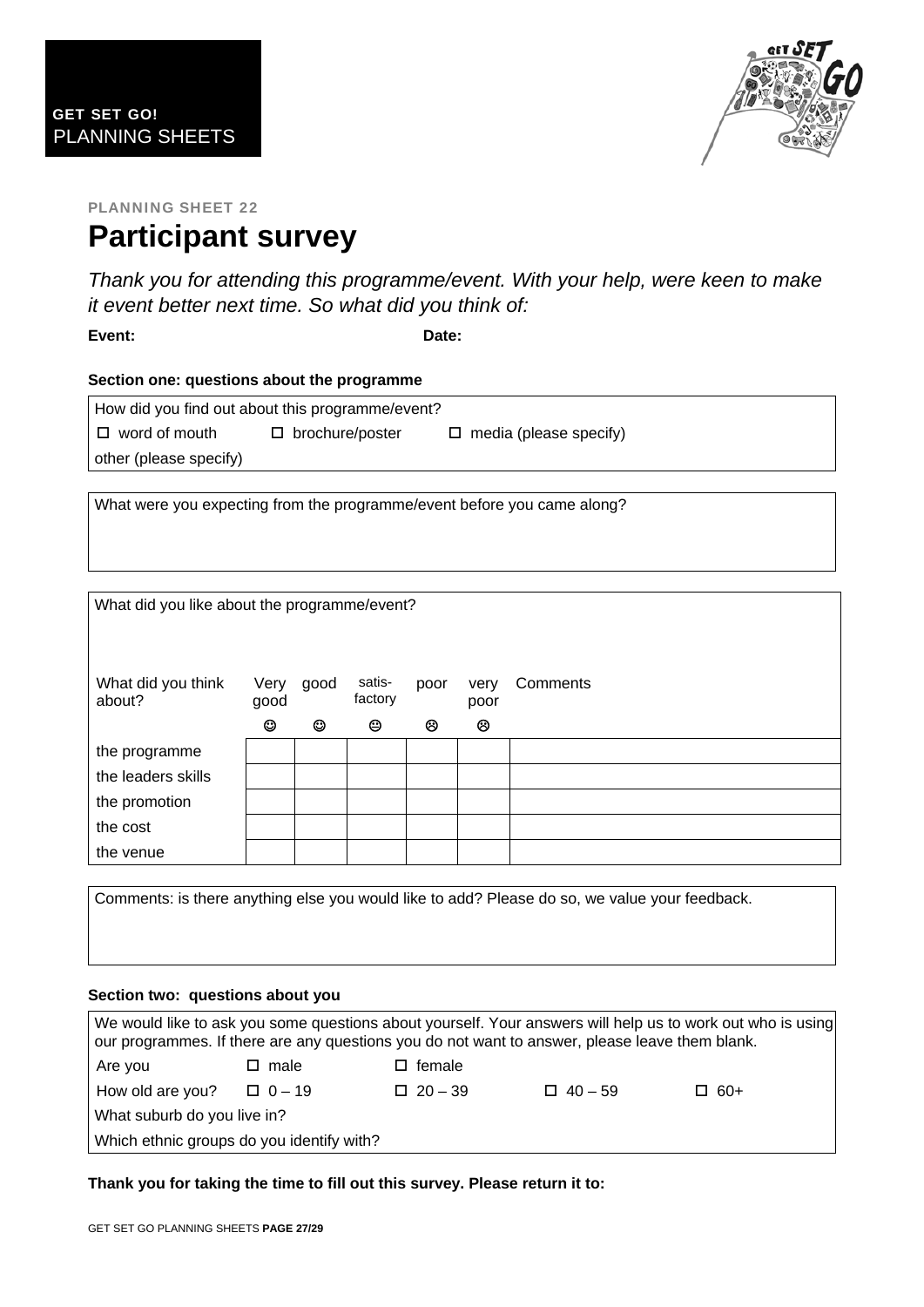

### PLANNING SHEET 23 **Evaluation and reporting**

*Use the following questions as a starting point for evaluating your programme or event and any feedback that you have received. This information will be of interest to you, anyone running a similar programme in the future as well as your sponsors and funders.* 

**Summary of programme and participant satisfaction survey's** 

| <b>Programme description</b><br>Name of programme/event:<br>Date and time of programme/event:<br>Programme/event description: |                                                              |           |                   |                            |              |          |              |              |
|-------------------------------------------------------------------------------------------------------------------------------|--------------------------------------------------------------|-----------|-------------------|----------------------------|--------------|----------|--------------|--------------|
|                                                                                                                               |                                                              |           |                   |                            |              |          |              |              |
| How many people attended? (numbers or percentages)                                                                            |                                                              |           |                   |                            |              |          |              |              |
| $\square$ male                                                                                                                | $\square$ female                                             |           |                   |                            |              |          |              |              |
| Age groups attending:                                                                                                         |                                                              |           |                   |                            |              |          |              |              |
| $\square$ pre-schoolers $\square$ children                                                                                    |                                                              |           | $\Box$ teens      |                            | $\Box$ 20-39 |          | $\Box$ 40-59 | $\Box$ 60+   |
| Where do they live?                                                                                                           |                                                              |           |                   |                            |              |          |              |              |
| How did they get there?                                                                                                       |                                                              |           |                   |                            |              |          |              |              |
| $\square$ own vehicle                                                                                                         | $\square$ walked                                             |           |                   | $\square$ bus              |              |          | $\Box$ taxi  | $\Box$ other |
| Which ethnic groups do they identify with?                                                                                    |                                                              |           |                   |                            |              |          |              |              |
| □ NZ Maori                                                                                                                    | □ NZ European                                                |           |                   | $\square$ Pacific Islander |              |          | $\Box$ Asian | $\Box$ Other |
| How did they hear about your programme/event?                                                                                 |                                                              |           |                   |                            |              |          |              |              |
| $\square$ word of mouth                                                                                                       | $\square$ brochure/poster<br>$\square$ media<br>$\Box$ other |           |                   |                            |              |          |              |              |
|                                                                                                                               |                                                              |           |                   |                            |              |          |              |              |
| What did you think<br>about?                                                                                                  | good                                                         | Very good | satis-<br>factory | poor                       | very<br>poor | Comments |              |              |
|                                                                                                                               | $\odot$                                                      | ☺         | ☺                 | ම                          | ම            |          |              |              |
| the programme                                                                                                                 |                                                              |           |                   |                            |              |          |              |              |
| the leaders skills                                                                                                            |                                                              |           |                   |                            |              |          |              |              |
| the promotion                                                                                                                 |                                                              |           |                   |                            |              |          |              |              |
| the cost                                                                                                                      |                                                              |           |                   |                            |              |          |              |              |
| the venue                                                                                                                     |                                                              |           |                   |                            |              |          |              |              |